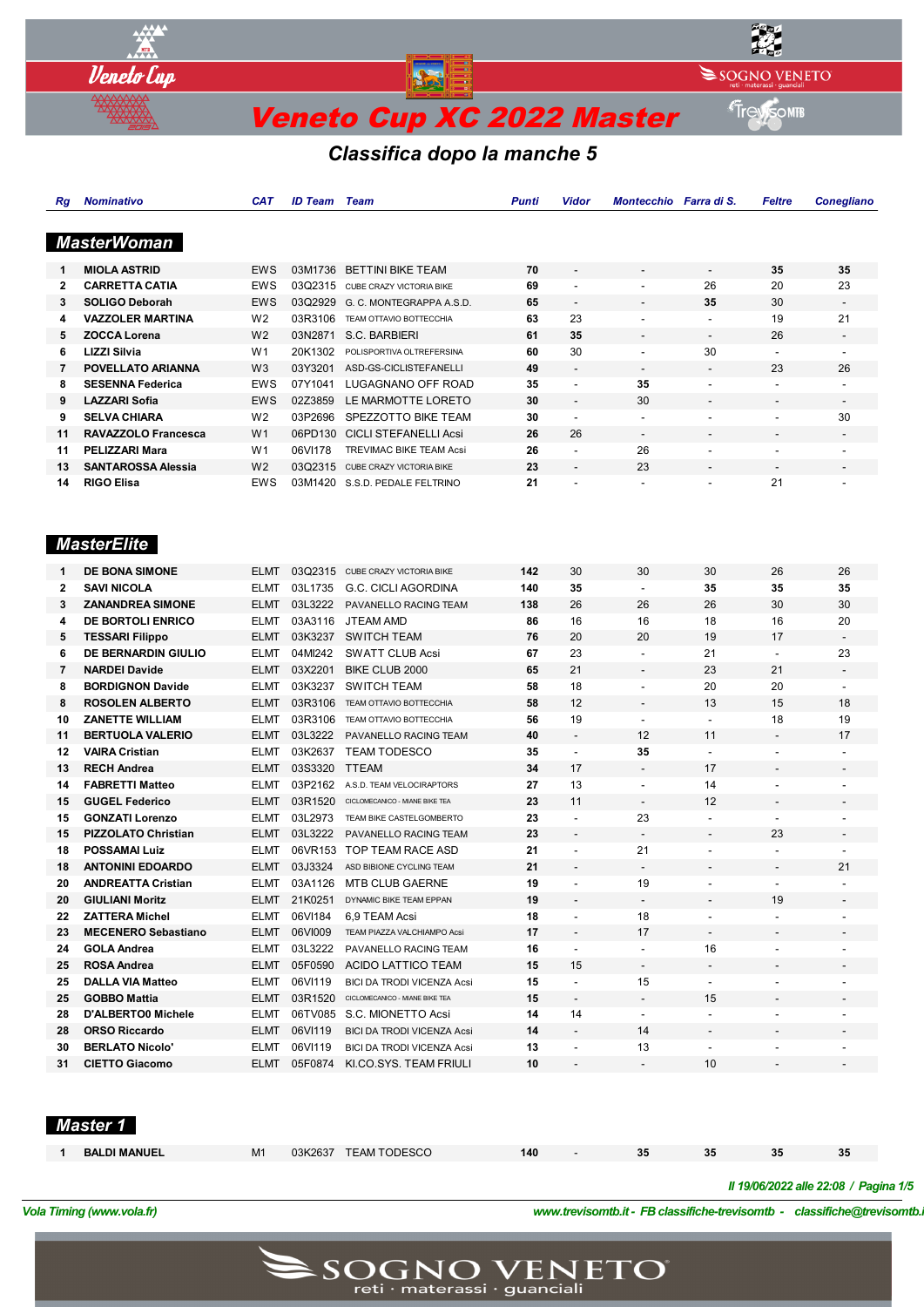*Classifica dopo la manche 5*

| Rg           | <b>Nominativo</b>                                 | <b>CAT</b> | <b>ID Team</b>     | Team                                   | <b>Punti</b> | <b>Vidor</b>             | Montecchio Farra di S.   |                          | <b>Feltre</b>            | <b>Conegliano</b>            |
|--------------|---------------------------------------------------|------------|--------------------|----------------------------------------|--------------|--------------------------|--------------------------|--------------------------|--------------------------|------------------------------|
|              |                                                   |            |                    |                                        |              |                          |                          |                          |                          |                              |
| $\mathbf{2}$ | <b>TOMASI RICCARDO</b><br><b>PAVANELLO Andrea</b> | M1         | 03J2843            | <b>TEAM DINAMIK</b>                    | 108<br>106   | 26<br>30                 | 17<br>20                 | 19<br>30                 | 20<br>26                 | 26                           |
| 3            | <b>BONAZZA Matteo</b>                             | M1<br>M1   | 03S2388<br>03P2696 | EL CORIDOR TEAM<br>SPEZZOTTO BIKE TEAM | 102          | 35                       |                          |                          | 23                       |                              |
| 4            |                                                   |            |                    |                                        |              |                          | 21                       | 23                       |                          | $\overline{\phantom{a}}$     |
| 5            | <b>LORENZON ENDES</b>                             | M1         | 03H3186            | <b>TEAM RUDY PROJECT</b>               | 101          | 19                       | 13                       | 20                       | 19                       | 30                           |
| 6            | <b>STECCA GIANLUCA</b>                            | M1         | 03L3222            | PAVANELLO RACING TEAM                  | 86           | 20                       | 15                       | 13                       | 18                       | 20                           |
| 7            | <b>GAZZOLA Alessandro</b>                         | M1         | 03L3222            | PAVANELLO RACING TEAM                  | 71           | 21                       | 18                       | 15                       | 17                       | $\overline{\phantom{a}}$     |
| 8            | <b>DA RE DAVIDE</b>                               | M1         | 03R3106            | <b>TEAM OTTAVIO BOTTECCHIA</b>         | 65           | 16                       | 12                       | $\overline{\phantom{a}}$ | 16                       | 21                           |
| 9            | <b>MODENESE FEDERICO</b>                          | M1         | 03F2824            | ASD SQUADRA CORSE PREALPI              | 59           | 18                       |                          | 18                       |                          | 23                           |
| 10           | <b>FERRAZZO Nicolo'</b>                           | M1         | 03S3320            | <b>TTEAM</b>                           | 56           | $\overline{\phantom{a}}$ | $\overline{\phantom{a}}$ | 26                       | 30                       | $\overline{\phantom{a}}$     |
| 11           | <b>DALLA CIA ANDREA</b>                           | M1         | 03R3106            | TEAM OTTAVIO BOTTECCHIA                | 50           | 17                       |                          | 14                       | $\overline{\phantom{a}}$ | 19                           |
| 12           | <b>BOLDRINI Michael</b>                           | M1         | 03N2871            | S.C. BARBIERI                          | 47           |                          | 26                       | $\overline{\phantom{a}}$ | 21                       | $\overline{\phantom{a}}$     |
| 13           | <b>NARDEI GIANLUCA</b>                            | M1         | 03S2388            | EL CORIDOR TEAM                        | 45           | 13                       |                          |                          | 14                       | 18                           |
| 14           | <b>MORETTO MARCO</b>                              | M1         | 03P2696            | SPEZZOTTO BIKE TEAM                    | 30           | 15                       | $\overline{\phantom{a}}$ | $\overline{\phantom{a}}$ | $\overline{\phantom{a}}$ | 15                           |
| 14           | <b>PEZZIN FEDERICO</b>                            | M1         | 05F0590            | <b>ACIDO LATTICO TEAM</b>              | 30           | 14                       |                          |                          |                          | 16                           |
| 14           | <b>NARDI Emanuele</b>                             | M1         | 03K2637            | <b>TEAM TODESCO</b>                    | 30           |                          | 30                       | $\overline{a}$           | $\overline{\phantom{a}}$ | $\overline{\phantom{a}}$     |
| 14           | <b>ZULIAN Ivan</b>                                | M1         | 03A1126            | <b>MTB CLUB GAERNE</b>                 | 30           |                          | 14                       | 16                       |                          |                              |
| 18           | <b>ALPAGO DANIELE</b>                             | M1         | 03D0840            | LA VALLATA MTB-BANCA PREALPI A         | 29           |                          | $\overline{\phantom{a}}$ | 12                       | $\overline{\phantom{a}}$ | 17                           |
| 19           | <b>SFOGGIA Andrea</b>                             | M1         | 03S3320            | <b>TTEAM</b>                           | 24           |                          | $\overline{a}$           | 11                       | 13                       |                              |
| 20           | <b>POLEGATO Giorgio</b>                           | M1         | 04MI242            | <b>SWATT CLUB Acsi</b>                 | 23           | 23                       | $\overline{\phantom{a}}$ | $\overline{\phantom{a}}$ | $\overline{\phantom{a}}$ | $\overline{\phantom{a}}$     |
| 20           | <b>BERTASI Michael</b>                            | M1         | 03E3340            | <b>RF TEAM</b>                         | 23           |                          | 23                       | $\overline{\phantom{a}}$ |                          |                              |
| 22           | <b>TOSCAN Fabio</b>                               | M1         |                    | 03W0311 CROCETTA BIKE TEAM             | 22           | 12                       | $\overline{\phantom{a}}$ | 10                       | $\overline{\phantom{a}}$ | $\qquad \qquad \blacksquare$ |
| 23           | <b>MARSON Nicola</b>                              | M1         | 03P2696            | SPEZZOTTO BIKE TEAM                    | 21           |                          | $\overline{a}$           | 21                       |                          |                              |
| 24           | <b>PIN Federico</b>                               | M1         | 03R3106            | TEAM OTTAVIO BOTTECCHIA                | 20           | $\overline{\phantom{a}}$ | 11                       | 9                        | $\overline{\phantom{a}}$ | $\overline{\phantom{a}}$     |
| 25           | <b>FAUSTINI Roberto</b>                           | M1         | 02X2228            | ZAINA CLUB A.S.D.                      | 19           |                          | 19                       |                          |                          |                              |
| 26           | <b>CAMPAGNOLO Marcello</b>                        | M1         | 05T0814            | SPORTWAY CYCLING TEAM                  | 17           | $\overline{\phantom{a}}$ | $\overline{\phantom{a}}$ | 17                       | $\overline{\phantom{a}}$ | $\overline{\phantom{a}}$     |
| 27           | <b>NODARI Giulio</b>                              | M1         | 03L2973            | TEAM BIKE CASTELGOMBERTO               | 16           |                          | 16                       |                          |                          |                              |
| 28           | <b>BORGHINI Fabio</b>                             | M1         | 02D4494            | <b>VOLTA BIKE TEAM A.S.D.</b>          | 15           |                          | $\overline{\phantom{a}}$ | $\overline{\phantom{a}}$ | 15                       |                              |
| 29           | <b>PACCAGNELLA Erik</b>                           | M1         | 03K3292            | MAINETTI METALLURGICA V GT TRE         | 10           |                          | 10                       |                          |                          |                              |

# *Master 2*

| 1            | <b>TOFFOLI CHRISTIAN</b>  | M <sub>2</sub> | 03S2388 | EL CORIDOR TEAM                | 170 | 35                           | 35                       | 30                       | 35                           | 35                           |
|--------------|---------------------------|----------------|---------|--------------------------------|-----|------------------------------|--------------------------|--------------------------|------------------------------|------------------------------|
| $\mathbf{2}$ | <b>LIVIERO LUCA</b>       | M <sub>2</sub> | 03Y2601 | DHSIGN FACTORY TEAM            | 109 | 23                           | 20                       | 20                       | 23                           | 23                           |
| 3            | <b>FANTINI Francesco</b>  | M <sub>2</sub> | 03P2696 | SPEZZOTTO BIKE TEAM            | 105 | 26                           | 23                       | 26                       | 30                           | $\overline{\phantom{a}}$     |
| 4            | <b>PRADELLE VANNI</b>     | M <sub>2</sub> | 03J2843 | <b>TEAM DINAMIK</b>            | 98  | $\overline{a}$               | 19                       | 23                       | 26                           | 30                           |
| 5            | QUAGGIO OSCAR             | M <sub>2</sub> | 03Z3339 | ASD SOLIGO BIKE TEAM           | 82  | 18                           | 11                       | 14                       | 19                           | 20                           |
| 6            | <b>BERNARDI MARCO</b>     | M <sub>2</sub> | 03D0840 | LA VALLATA MTB-BANCA PREALPI A | 80  | 19                           | 13                       | 11                       | 18                           | 19                           |
| 7            | <b>CAPONNETTO ANDREA</b>  | M <sub>2</sub> | 04MI242 | <b>SWATT CLUB Acsi</b>         | 77  | 20                           | $\overline{\phantom{a}}$ | 16                       | 20                           | 21                           |
| 8            | <b>FAVERO Davide</b>      | M <sub>2</sub> | 03S3320 | <b>TTEAM</b>                   | 73  | 21                           | 14                       | 17                       | 21                           | $\blacksquare$               |
| 9            | <b>PERTA Francesco</b>    | M <sub>2</sub> | 14B1651 | <b>TEAM ERACLE</b>             | 44  | 17                           | $\overline{a}$           | 10                       | 17                           |                              |
| 9            | <b>MICHELUZ MAURIZIO</b>  | M <sub>2</sub> | 05F0590 | <b>ACIDO LATTICO TEAM</b>      | 44  | $\overline{a}$               | $\blacksquare$           | 18                       | $\blacksquare$               | 26                           |
| 11           | <b>BASSETTO FEDERICO</b>  | M <sub>2</sub> | 03R3106 | <b>TEAM OTTAVIO BOTTECCHIA</b> | 42  | 16                           | $\overline{\phantom{a}}$ | 8                        | $\overline{\phantom{a}}$     | 18                           |
| 12           | <b>PINTARELLI Simone</b>  | M <sub>2</sub> | 20Z1308 | POLISPORTIVA BERSNTOL A.DILETT | 35  | $\overline{a}$               |                          | 35                       |                              |                              |
| 13           | <b>LAZZARONI Jurii</b>    | M <sub>2</sub> | 05F0874 | KI.CO.SYS. TEAM FRIULI         | 30  | 30                           | $\blacksquare$           | $\overline{\phantom{a}}$ | $\qquad \qquad \blacksquare$ | $\overline{\phantom{a}}$     |
| 13           | <b>VALENTE Daniele</b>    | M <sub>2</sub> | 03K2637 | <b>TEAM TODESCO</b>            | 30  | $\overline{a}$               | 30                       | $\overline{\phantom{a}}$ | $\overline{\phantom{a}}$     | $\overline{\phantom{a}}$     |
| 15           | <b>FANTON Andrea</b>      | M <sub>2</sub> | 03K2637 | <b>TEAM TODESCO</b>            | 26  | $\qquad \qquad \blacksquare$ | 26                       | $\overline{\phantom{a}}$ | $\overline{\phantom{a}}$     | $\overline{\phantom{a}}$     |
| 16           | <b>STEFANINI Stefano</b>  | M <sub>2</sub> | 03T3280 | <b>BIKE EVO</b>                | 21  |                              | 21                       | $\overline{a}$           | ٠                            | $\overline{a}$               |
| 16           | <b>TESSARO Mirko</b>      | M <sub>2</sub> | 03S3320 | <b>TTEAM</b>                   | 21  | $\overline{\phantom{a}}$     | $\overline{\phantom{a}}$ | 21                       | $\overline{\phantom{a}}$     | $\overline{\phantom{0}}$     |
| 18           | <b>GASPARETTO Stefano</b> | M <sub>2</sub> | 03S3320 | <b>TTEAM</b>                   | 19  |                              | $\blacksquare$           | 19                       | ٠                            | $\overline{a}$               |
| 19           | <b>REALDON Nicola</b>     | M <sub>2</sub> | 06PD181 | <b>TERRE BIANCHE Acsi</b>      | 18  |                              | 18                       | $\overline{\phantom{a}}$ | $\overline{\phantom{a}}$     | $\qquad \qquad \blacksquare$ |
| 20           | <b>LEALI Manuel</b>       | M <sub>2</sub> | 02J3130 | BIKE TEAM BRUCIATI A. S. D.    | 17  |                              | 17                       | ÷,                       | ٠                            |                              |
| 21           | <b>TREVISAN Matteo</b>    | M <sub>2</sub> | 06VI178 | <b>TREVIMAC BIKE TEAM Acsi</b> | 16  | $\overline{\phantom{a}}$     | 16                       | $\overline{\phantom{a}}$ | $\overline{\phantom{a}}$     | -                            |
| 22           | <b>DE LUCA Luigi</b>      | M <sub>2</sub> | 20E1146 | <b>GSA PENNE SPRINT</b>        | 15  |                              | 15                       | $\overline{\phantom{a}}$ |                              |                              |
| 22           | <b>QUAGLIATO Marco</b>    | M <sub>2</sub> | 03E2823 | ASD SAN BORTOLO                | 15  | $\overline{\phantom{a}}$     | $\blacksquare$           | 15                       | $\overline{\phantom{a}}$     | $\overline{\phantom{0}}$     |
| 24           | <b>ANDREOLA Mattia</b>    | M <sub>2</sub> | 03D0840 | LA VALLATA MTB-BANCA PREALPI A | 13  | ٠                            | $\blacksquare$           | 13                       | $\overline{\phantom{a}}$     | $\overline{a}$               |
| 25           | <b>MARANGONI Simone</b>   | M <sub>2</sub> | 06RO037 | SPORT BIKE CSTELMASSA Acsi     | 12  |                              | 12                       | $\overline{\phantom{a}}$ | $\overline{\phantom{a}}$     | $\overline{\phantom{a}}$     |
| 25           | <b>ANTIGA Matteo</b>      | M <sub>2</sub> | 03S2388 | EL CORIDOR TEAM                | 12  | ٠                            | $\blacksquare$           | 12                       | ٠                            |                              |
| 27           | <b>ORNOFOLI Andrea</b>    | M <sub>2</sub> |         | 06PD116 IPERLANDO Acsi         | 9   | $\qquad \qquad \blacksquare$ |                          | 9                        | $\overline{\phantom{a}}$     | $\overline{\phantom{a}}$     |
|              |                           |                |         |                                |     |                              |                          |                          |                              |                              |

 *Master 3* 

| <b>ZANUSSI RUDY</b>           | MЗ             | 03R3106 | TEAM OTTAVIO BOTTECCHIA                | 35 |  |    | 35 |
|-------------------------------|----------------|---------|----------------------------------------|----|--|----|----|
| <b>MAZZEO PADMA GIANMARIA</b> | M <sub>3</sub> |         | 03T1319 A.S.D. MTB CLUB LA PERLA VERDE |    |  | 26 |    |
| <b>PASA IVAN</b>              | M3             | 03J3065 | A.S.D. CICLI ROSSI                     |    |  |    |    |

*VolaSoftControlPdf Il 19/06/2022 alle 22:08 / Pagina 2/5*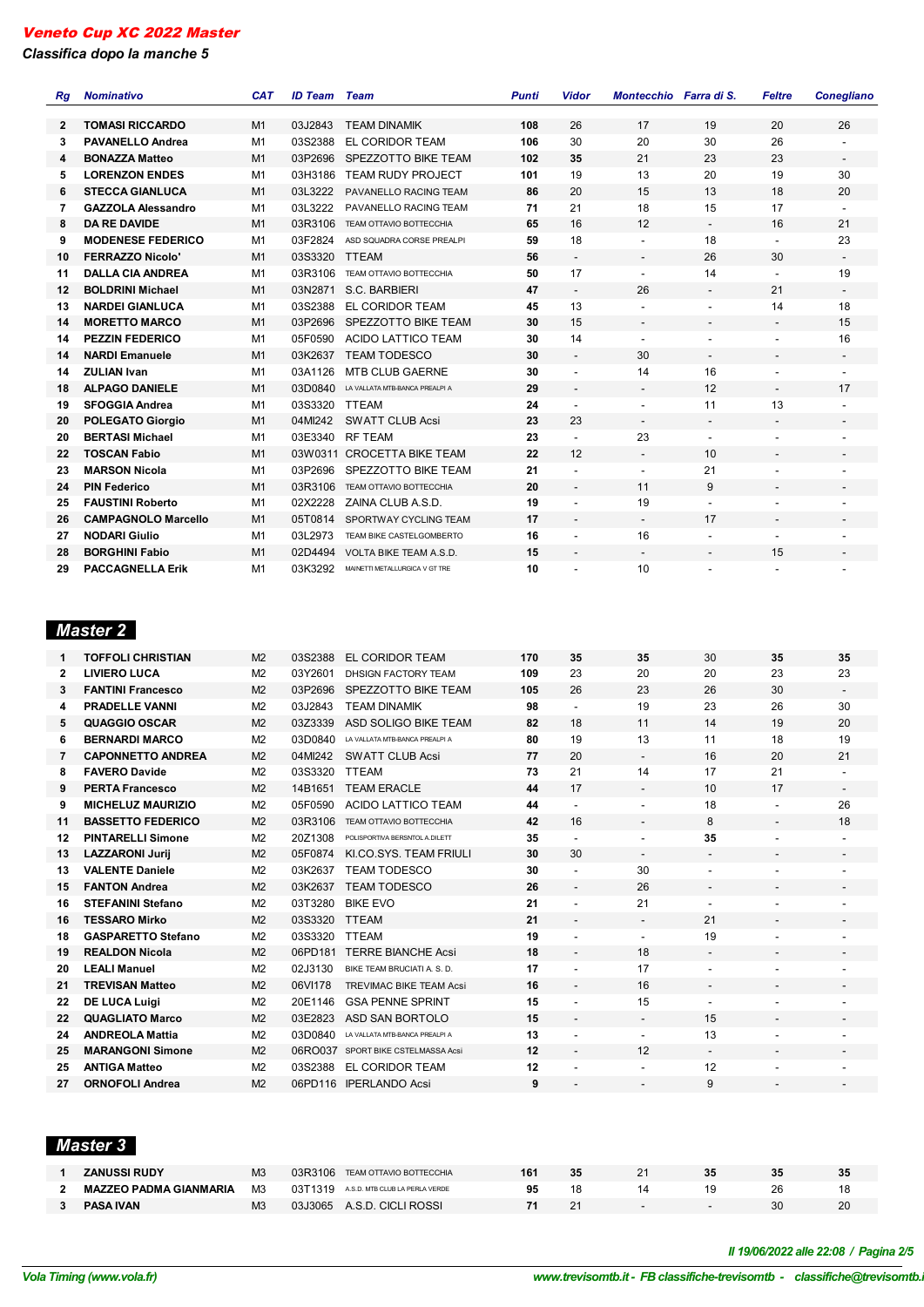*Classifica dopo la manche 5*

l.

| Rq | <b>Nominativo</b>          | <b>CAT</b>     | <b>ID Team</b> | Team                           | <b>Punti</b> | Vidor                    | Montecchio Farra di S.   |                          | <b>Feltre</b>            | <b>Conegliano</b>            |
|----|----------------------------|----------------|----------------|--------------------------------|--------------|--------------------------|--------------------------|--------------------------|--------------------------|------------------------------|
|    |                            |                |                |                                |              |                          |                          |                          |                          |                              |
| 4  | <b>CAMERIN ANDREA</b>      | M <sub>3</sub> | 03J2843        | <b>TEAM DINAMIK</b>            | 65           | 23                       | $\overline{\phantom{a}}$ | 23                       | $\overline{\phantom{a}}$ | 19                           |
| 5  | <b>PIANALTO SIMONE</b>     | M <sub>3</sub> | 03N2943        | <b>ADRIA BIKE</b>              | 60           |                          |                          | 30                       | $\overline{\phantom{a}}$ | 30                           |
| 6. | <b>SOLIMENO NICOLA</b>     | M <sub>3</sub> | 03P2696        | SPEZZOTTO BIKE TEAM            | 52           | $\overline{\phantom{a}}$ | $\overline{\phantom{a}}$ | 26                       | $\overline{\phantom{a}}$ | 26                           |
| 7  | <b>GARZIERA Alessandro</b> | M <sub>3</sub> | 03N2967        | <b>BODY EVIDENCE</b>           | 47           | 26                       | $\blacksquare$           | 21                       | $\overline{\phantom{a}}$ | $\blacksquare$               |
| 8  | <b>CUTRI Pietro</b>        | M <sub>3</sub> | 05F0874        | KI.CO.SYS. TEAM FRIULI         | 36           | 20                       | 16                       | $\overline{\phantom{a}}$ | $\overline{\phantom{a}}$ | $\overline{\phantom{a}}$     |
| 8  | <b>MENEGOZ ALESSANDRO</b>  | M <sub>3</sub> | 05X0531        | CICLO TEAM GORGAZZO            | 36           | 19                       | $\overline{\phantom{a}}$ | $\overline{\phantom{a}}$ | $\overline{\phantom{a}}$ | 17                           |
| 10 | <b>CHILESE Paolo</b>       | M <sub>3</sub> | 06VI178        | <b>TREVIMAC BIKE TEAM Acsi</b> | 35           | $\overline{\phantom{a}}$ | 35                       | $\overline{\phantom{a}}$ | $\overline{\phantom{a}}$ | $\overline{\phantom{a}}$     |
| 11 | <b>TONEL Andrea</b>        | M <sub>3</sub> | 03S2388        | EL CORIDOR TEAM                | 30           | 30                       | $\overline{\phantom{a}}$ | $\overline{\phantom{a}}$ |                          | $\overline{\phantom{a}}$     |
| 11 | <b>BENVENUTI Luca</b>      | M <sub>3</sub> | 02R3333        | <b>TEAM COMOBIKE ASD</b>       | 30           | $\overline{\phantom{a}}$ | 30                       | $\overline{\phantom{a}}$ | $\overline{\phantom{a}}$ | $\overline{\phantom{a}}$     |
| 13 | <b>BENCIVENNI Michele</b>  | M <sub>3</sub> | 03K2637        | <b>TEAM TODESCO</b>            | 26           | $\overline{\phantom{a}}$ | 26                       | $\overline{\phantom{a}}$ | ٠                        | ٠                            |
| 14 | <b>PEDRETTI Manuel</b>     | M <sub>3</sub> |                | 02X3762 A.S.D. MONTICELLI BIKE | 23           | $\overline{\phantom{a}}$ | 23                       | $\overline{\phantom{a}}$ | $\overline{\phantom{a}}$ | $\overline{\phantom{a}}$     |
| 14 | <b>FORLIN Gabriele</b>     | M <sub>3</sub> |                | 03M1420 S.S.D. PEDALE FELTRINO | 23           | $\overline{\phantom{a}}$ | $\blacksquare$           | $\overline{\phantom{a}}$ | 23                       | $\blacksquare$               |
| 14 | <b>RAMPADO ADRIANO</b>     | M <sub>3</sub> | 03H3186        | <b>TEAM RUDY PROJECT</b>       | 23           | $\overline{\phantom{a}}$ | $\overline{\phantom{a}}$ | $\overline{\phantom{a}}$ | $\overline{\phantom{a}}$ | 23                           |
| 17 | <b>MORANDIN EDDY</b>       | M <sub>3</sub> | 03N2967        | <b>BODY EVIDENCE</b>           | 21           | $\overline{\phantom{a}}$ | $\blacksquare$           | $\blacksquare$           | $\overline{\phantom{a}}$ | 21                           |
| 18 | <b>GALANTE Ivan</b>        | M <sub>3</sub> | 05J0774        | A.S.D. BANDIZIOL CYCLING TEAM  | 20           | $\blacksquare$           | 20                       | $\overline{\phantom{a}}$ | $\overline{\phantom{a}}$ | $\overline{\phantom{a}}$     |
| 18 | <b>PAVANEL Riccardo</b>    | M <sub>3</sub> | 03J2843        | <b>TEAM DINAMIK</b>            | 20           | $\overline{\phantom{a}}$ | $\overline{\phantom{a}}$ | 20                       | $\overline{\phantom{a}}$ | ٠                            |
| 20 | <b>ZANTEDESCHI Marco</b>   | M <sub>3</sub> | 03J2963        | WILIER-PIRELLI FACTORY TEAM XC | 19           | $\overline{\phantom{a}}$ | 19                       | $\overline{\phantom{a}}$ | $\overline{\phantom{a}}$ | $\overline{\phantom{a}}$     |
| 21 | <b>CASTEGNARO Matteo</b>   | M3             | 06VI201        | <b>JONNY BIKE Acsi</b>         | 18           | $\overline{\phantom{a}}$ | 18                       | $\blacksquare$           | $\overline{\phantom{a}}$ | ٠                            |
| 21 | <b>VENTORUZZO Damiano</b>  | M <sub>3</sub> | 03S2388        | EL CORIDOR TEAM                | 18           | $\overline{\phantom{a}}$ | $\overline{\phantom{a}}$ | 18                       | $\overline{\phantom{a}}$ | $\overline{\phantom{a}}$     |
| 23 | <b>MANTOVAN Federico</b>   | M <sub>3</sub> | 03K3221        | CICLI ERMAN SQUADRA CORSE      | 17           | $\overline{\phantom{a}}$ | 17                       | $\blacksquare$           | $\overline{\phantom{a}}$ | $\blacksquare$               |
| 23 | <b>SALVADOR Andrea</b>     | M <sub>3</sub> | 03R3106        | <b>TEAM OTTAVIO BOTTECCHIA</b> | 17           | $\overline{\phantom{a}}$ | $\overline{\phantom{a}}$ | 17                       | $\overline{\phantom{a}}$ | $\overline{\phantom{a}}$     |
| 25 | <b>PEDERZANI Marco</b>     | M <sub>3</sub> | 02X2228        | ZAINA CLUB A.S.D.              | 15           | $\overline{\phantom{a}}$ | 15                       | $\overline{\phantom{a}}$ | $\overline{\phantom{a}}$ | $\blacksquare$               |
| 26 | <b>QUAIA Lorenzo</b>       | M <sub>3</sub> | 07PN026        | SGANCIO RAPIDO Acsi            | 13           |                          | 13                       |                          |                          | $\qquad \qquad \blacksquare$ |

# *Master 4*

| 1            | <b>ZANIER MAURO</b>               | M4             | 03P2696   | SPEZZOTTO BIKE TEAM                 | 140 | $\overline{\phantom{a}}$     | 35                       | 35                       | 35                       | 35                       |
|--------------|-----------------------------------|----------------|-----------|-------------------------------------|-----|------------------------------|--------------------------|--------------------------|--------------------------|--------------------------|
| $\mathbf{2}$ | <b>ZANDEGIACOMO Alessandro</b>    | M4             | 03S2388   | EL CORIDOR TEAM                     | 116 | 26                           | 30                       | 30                       | 30                       |                          |
| 3            | <b>DALTO Nicola</b>               | M4             |           | 03S0714 SPRINT VIDOR LA VALLATA ASD | 105 | 30                           | 23                       | 26                       | 26                       | $\blacksquare$           |
| 4            | <b>AGRICOLA MARCO</b>             | M4             | 03L2941   | <b>FOUR ES RACING TEAM</b>          | 65  | 35                           | $\overline{\phantom{a}}$ | $\overline{\phantom{a}}$ | $\overline{\phantom{a}}$ | 30                       |
| 4            | <b>DELLA FIORENTINA FRANCESCO</b> | M4             | 05F0590   | ACIDO LATTICO TEAM                  | 65  | 16                           | 12                       | 18                       | $\blacksquare$           | 19                       |
| 6            | <b>PUGLIESE Daniele</b>           | M4             | 03M1736   | <b>BETTINI BIKE TEAM</b>            | 64  | 21                           | 20                       | $\blacksquare$           | 23                       | $\mathbf{r}$             |
| 7            | <b>TRAVAGIN LEONARDO</b>          | M4             |           | 03P2162 A.S.D. TEAM VELOCIRAPTORS   | 61  | 15                           | 9                        | 11                       | 16                       | 10                       |
| 8            | <b>SALVADOR VITO</b>              | M4             | 03R3106   | TEAM OTTAVIO BOTTECCHIA             | 55  | 13                           | 3                        | 12                       | 15                       | 12                       |
| 9            | <b>PASQUALI Massimiliano</b>      | M <sub>4</sub> | 03S2388   | EL CORIDOR TEAM                     | 54  | 20                           | 17                       | 17                       | $\overline{\phantom{a}}$ | $\overline{\phantom{a}}$ |
| 10           | <b>RIZZATO ANGELO</b>             | M4             | 03Z3243   | CYCLE LAB A.S.D.                    | 51  | 11                           | $\overline{7}$           | 9                        | 13                       | 11                       |
| 10           | <b>RUBIN MAURO</b>                | M <sub>4</sub> |           | 03M1420 S.S.D. PEDALE FELTRINO      | 51  |                              |                          | 15                       | 18                       | 18                       |
| 12           | <b>NICOLA EMANUELE</b>            | M4             |           | 03E2935 A3 A.S.D.                   | 50  | $\overline{a}$               |                          | 16                       | 17                       | 17                       |
| 13           | <b>CARLI LUCA</b>                 | M4             |           | 05W0825 LA ROCCIA TEAM              | 46  | $\overline{a}$               |                          | 23                       | $\sim$                   | 23                       |
| 14           | <b>RAMPADO Ivo</b>                | M4             | 03A3348   | NEW MOLINI DOLO                     | 41  | $\blacksquare$               | L,                       | 20                       | 21                       | $\overline{a}$           |
| 15           | <b>TONEZZER Luca</b>              | M4             | 20K1302   | POLISPORTIVA OLTREFERSINA           | 37  | 18                           | $\overline{a}$           | 19                       | $\blacksquare$           |                          |
| 15           | <b>BETTINI Lodovico</b>           | M4             | 03J2963   | WILIER-PIRELLI FACTORY TEAM XC      | 37  | $\blacksquare$               | 18                       | $\overline{a}$           | 19                       | $\blacksquare$           |
| 17           | <b>BOJAN Loknikar</b>             | M4             | <b>KD</b> | KD CELJE SLOVENIA                   | 33  | 19                           | 14                       |                          |                          | $\overline{a}$           |
| 18           | <b>DE MAR GIORGIO</b>             | M4             |           | 03Q3297 ASD CYCLING TEAM 20VENTI    | 31  | 17                           | $\mathbf{r}$             | $\overline{a}$           | $\overline{a}$           | 14                       |
| 19           | <b>BROGNARA Matteo</b>            | M <sub>4</sub> | 03E3340   | <b>RF TEAM</b>                      | 26  | $\overline{\phantom{a}}$     | 26                       | $\overline{a}$           | $\overline{\phantom{a}}$ |                          |
| 19           | <b>MINIERI DIEGO</b>              | M4             | 03P2696   | SPEZZOTTO BIKE TEAM                 | 26  | $\overline{\phantom{a}}$     | $\overline{\phantom{a}}$ | $\overline{\phantom{a}}$ | $\overline{\phantom{a}}$ | 26                       |
| 21           | <b>BRESSAN Ermanno</b>            | M <sub>4</sub> | 03L1735   | G.C. CICLI AGORDINA                 | 24  | $\blacksquare$               |                          | 10                       | 14                       | $\overline{\phantom{a}}$ |
| 22           | <b>CENTIS Claudio</b>             | M4             | 246419    | ASSAULT TO FREEDOM C.S.A.IN         | 23  | 23                           | $\overline{a}$           | $\overline{a}$           | $\overline{a}$           |                          |
| 23           | <b>RUI MICHELE</b>                | M <sub>4</sub> | 03R3106   | TEAM OTTAVIO BOTTECCHIA             | 22  | 10                           |                          | 5                        |                          | $\overline{7}$           |
| 24           | <b>CUSINATO Giovanni</b>          | M4             | 06VI178   | <b>TREVIMAC BIKE TEAM Acsi</b>      | 21  | $\overline{a}$               | 21                       | $\overline{a}$           | $\overline{a}$           | $\overline{a}$           |
| 24           | <b>RIZZI Giuliano</b>             | M4             | 05L0879   | A.S.D. PEDALE GEMONESE              | 21  | $\overline{a}$               |                          | 21                       |                          |                          |
| 24           | <b>GASPARETTO GIOVANNI</b>        | M4             | 03A1126   | MTB CLUB GAERNE                     | 21  | ٠                            | $\blacksquare$           | $\blacksquare$           | $\overline{\phantom{a}}$ | 21                       |
| 27           | <b>VARESCO Adriano</b>            | M4             | 20D1153   | UNIONE SPORTIVA LITEGOSA A.S.D      | 20  | $\overline{a}$               |                          |                          | 20                       |                          |
| 28           | <b>SCANDIUZZI Davide</b>          | M4             | 03E2121   | TEAM DIAVOLI DEL MONTELLO           | 19  | $\overline{a}$               | 19                       | $\overline{a}$           | $\overline{a}$           | $\overline{a}$           |
| 29           | <b>PELLATTIERO Massimo</b>        | M <sub>4</sub> | 06VI201   | <b>JONNY BIKE Acsi</b>              | 16  | $\frac{1}{2}$                | 16                       | $\overline{\phantom{a}}$ | $\overline{\phantom{a}}$ | $\overline{\phantom{0}}$ |
| 29           | <b>VIDALI FEDERICO</b>            | M4             | 03P2162   | A.S.D. TEAM VELOCIRAPTORS           | 16  | L,                           | $\overline{\phantom{a}}$ | $\overline{\phantom{a}}$ | $\overline{a}$           | 16                       |
| 31           | <b>CRIVELLARO Federico</b>        | M <sub>4</sub> | 03D3135   | ASD ISIBIKE TEAM                    | 15  | $\qquad \qquad \blacksquare$ | 15                       | $\overline{\phantom{a}}$ | $\overline{\phantom{m}}$ | $\overline{\phantom{a}}$ |
| 31           | <b>BIN MASSIMO</b>                | M4             | 03R3106   | <b>TEAM OTTAVIO BOTTECCHIA</b>      | 15  | ٠                            | $\overline{a}$           | 6                        | ÷                        | 9                        |
| 31           | <b>SANNA MATTEO</b>               | M4             | 06TV062   | MTB MAISTRAKI Acsi                  | 15  | $\frac{1}{2}$                |                          |                          |                          | 15                       |
| 34           | <b>ARTUSO Luca</b>                | M4             | 03P0893   | G.S. STABIUZZO                      | 14  | 14                           | $\blacksquare$           | $\overline{a}$           |                          | $\sim$                   |
| 34           | <b>BARBIERI Silvano</b>           | M <sub>4</sub> | 03Y3201   | ASD-GS-CICLISTEFANELLI              | 14  |                              | $\overline{a}$           | 14                       |                          |                          |
| 36           | <b>IANNAMORELLI Claudio</b>       | M4             | 07Y1041   | LUGAGNANO OFF ROAD                  | 13  |                              | 13                       | $\overline{a}$           |                          | $\overline{a}$           |
| 36           | <b>DE LUCA Omar</b>               | M4             | 03F2824   | ASD SQUADRA CORSE PREALPI           | 13  | $\overline{\phantom{a}}$     | $\blacksquare$           | 13                       | $\blacksquare$           | $\overline{a}$           |
| 36           | <b>ZANOTTO STEFANO</b>            | M4             | 05F0590   | ACIDO LATTICO TEAM                  | 13  | ÷.                           |                          |                          |                          | 13                       |
| 39           | <b>SEGAT Michele</b>              | M <sub>4</sub> | 03J2843   | <b>TEAM DINAMIK</b>                 | 12  | 12                           | $\overline{a}$           | $\overline{\phantom{a}}$ | L,                       | $\overline{\phantom{m}}$ |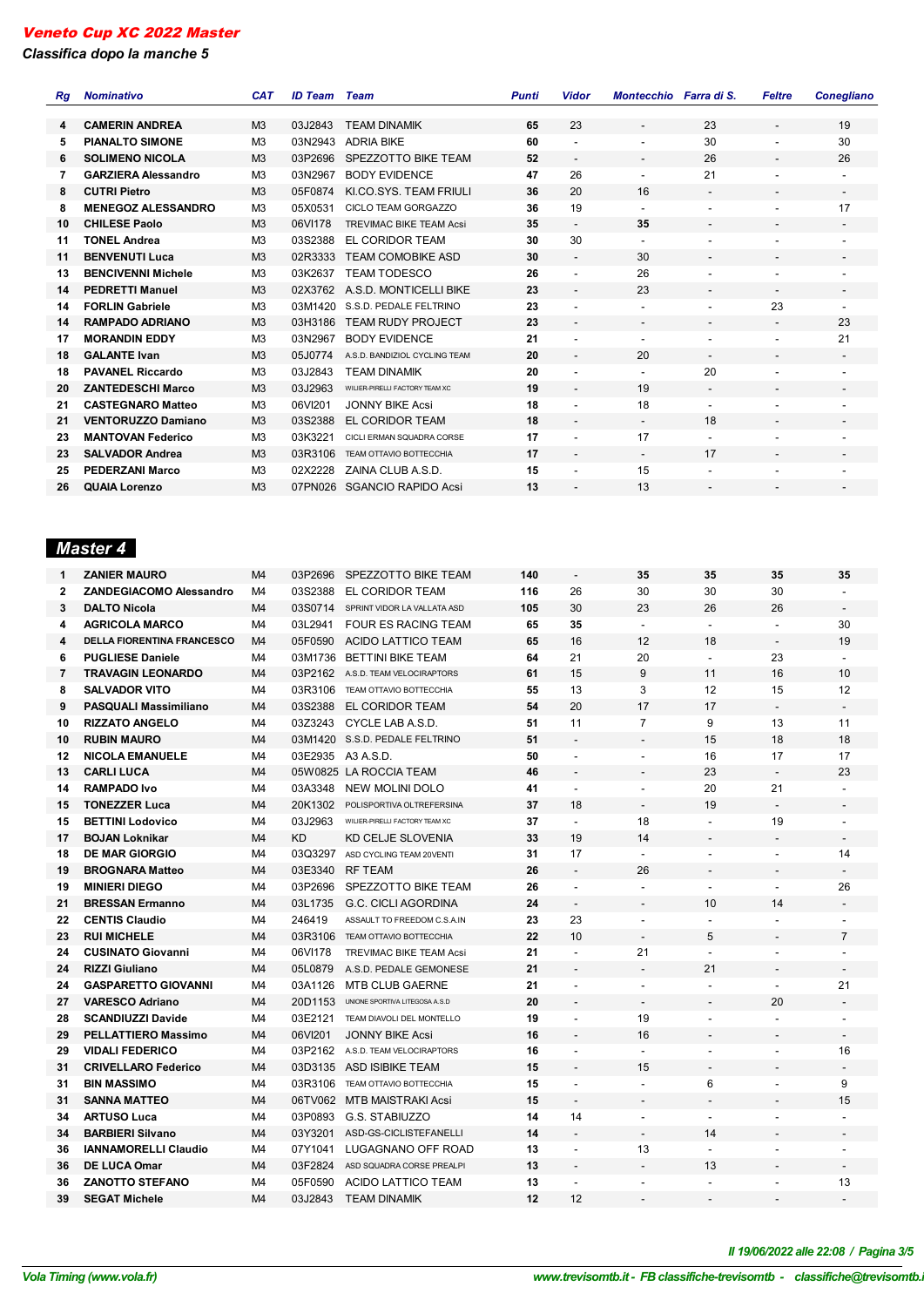*Classifica dopo la manche 5*

| Rg | <b>Nominativo</b>         | <b>CAT</b>     | <b>ID Team</b> | Team                                | <b>Punti</b> | <b>Vidor</b>             | Montecchio               | Farra di S.              | <b>Feltre</b>            | <b>Conegliano</b>            |
|----|---------------------------|----------------|----------------|-------------------------------------|--------------|--------------------------|--------------------------|--------------------------|--------------------------|------------------------------|
|    |                           |                |                |                                     |              |                          |                          |                          |                          |                              |
| 40 | <b>GRIGIS Marco</b>       | M <sub>4</sub> | 02Z3859        | LE MARMOTTE LORETO                  | 11           | $\overline{\phantom{a}}$ | 11                       | $\overline{\phantom{a}}$ | $\overline{\phantom{a}}$ | $\overline{\phantom{a}}$     |
| 41 | <b>BESCHI Alberto</b>     | M4             | 03N2871        | S.C. BARBIERI                       | 10           |                          | 10                       | $\overline{\phantom{a}}$ | $\overline{\phantom{a}}$ | -                            |
| 42 | <b>GHISONI Massimo</b>    | M <sub>4</sub> | 07Y1041        | LUGAGNANO OFF ROAD                  | 8            |                          | 8                        | $\overline{\phantom{a}}$ | $\overline{\phantom{a}}$ | $\overline{\phantom{a}}$     |
| 42 | <b>PIFFER Mauro</b>       | M4             | 20K1302        | POLISPORTIVA OLTREFERSINA           | 8            |                          | $\overline{\phantom{a}}$ | 8                        | $\overline{\phantom{a}}$ | -                            |
| 42 | <b>EMMI DAVID</b>         | M <sub>4</sub> | 05C0104        | ASD LIB. GRADISCA FRIULI ANTINC     | 8            | $\overline{\phantom{a}}$ | $\overline{\phantom{0}}$ | $\overline{\phantom{a}}$ | $\overline{\phantom{a}}$ | 8                            |
| 45 | <b>TONO Edoardo</b>       | M4             | 03R3106        | TEAM OTTAVIO BOTTECCHIA             | 7            |                          | $\overline{\phantom{0}}$ |                          | $\overline{\phantom{a}}$ | -                            |
| 46 | <b>STEFANUTTI Denis</b>   | M <sub>4</sub> | 06VI120        | <b>CICLI TOSETTO Acsi</b>           | 6            |                          | 6                        | $\overline{\phantom{a}}$ | $\overline{\phantom{a}}$ | $\overline{\phantom{a}}$     |
| 47 | <b>SANTINI Alberto</b>    | M4             |                | 02X3762 A.S.D. MONTICELLI BIKE      | 5            |                          | 5                        | $\overline{\phantom{a}}$ | $\overline{\phantom{a}}$ | $\overline{\phantom{a}}$     |
| 48 | <b>CARRETTA Nicola</b>    | M <sub>4</sub> |                | 03R3155 A.S.D. TEAM ESTEBIKE ZORDAN | 4            |                          | 4                        | $\overline{\phantom{a}}$ | $\overline{\phantom{a}}$ | $\overline{\phantom{a}}$     |
| 49 | <b>PEZZO Michele</b>      | M4             | 06VR166        | VELO CLUB VERONA Acsi               | $\mathbf{2}$ |                          | $\mathfrak{p}$           | $\overline{\phantom{a}}$ | $\overline{\phantom{a}}$ | $\overline{\phantom{a}}$     |
| 50 | <b>LUCCHETTA Raffaele</b> | M4             |                | 03Y0528 S.C.D. DOPLA TREVISO        |              |                          |                          |                          |                          | $\qquad \qquad \blacksquare$ |

# *Master 5*

| 1              | <b>PAVAN DINO</b>           | M <sub>5</sub> | 03Y3201 | ASD-GS-CICLISTEFANELLI         | 140 | 35                       | $\overline{a}$           | 35                       | 35                       | 35                       |
|----------------|-----------------------------|----------------|---------|--------------------------------|-----|--------------------------|--------------------------|--------------------------|--------------------------|--------------------------|
| $\mathbf{2}$   | <b>SCAGLIARINI MAURO</b>    | M <sub>5</sub> | 03M1736 | <b>BETTINI BIKE TEAM</b>       | 135 | 23                       | 30                       | 26                       | 30                       | 26                       |
| 3              | <b>PELIZZER Sergio</b>      | M <sub>5</sub> | 03J2963 | WILIER-PIRELLI FACTORY TEAM XC | 86  | 21                       | 21                       | 23                       | 21                       |                          |
| 4              | <b>CAPOIA Gianluca</b>      | M <sub>5</sub> |         | 03R3315 TEAM SOGNO VENETO      | 76  | 20                       | 20                       | 17                       | 19                       |                          |
| 5              | <b>PASQUALI FAUSTO</b>      | M <sub>5</sub> |         | 05W0825 LA ROCCIA TEAM         | 72  | 30                       | $\blacksquare$           | 21                       | $\blacksquare$           | 21                       |
| 5              | <b>ULLIANA ISIDORO</b>      | M <sub>5</sub> | 03Q2315 | CUBE CRAZY VICTORIA BIKE       | 72  | $\overline{a}$           | 19                       | 19                       | 16                       | 18                       |
| $\overline{7}$ | <b>MARANI EZIO</b>          | M <sub>5</sub> | 03B0148 | SOC. SPORT.SANFIORESE          | 68  | 18                       | $\blacksquare$           | 18                       | 15                       | 17                       |
| 8              | <b>BALLARDINI Emiliano</b>  | M <sub>5</sub> | 20J0315 | TEAM LAPIERRE - TRENTINO - ALE | 65  |                          | 35                       | 30                       | $\blacksquare$           | $\overline{a}$           |
| 9              | <b>GIACOMAZZI FRANCESCO</b> | M <sub>5</sub> | 03R3106 | <b>TEAM OTTAVIO BOTTECCHIA</b> | 58  | 9                        | 16                       | 10                       | 10                       | 13                       |
| 10             | <b>BOCCHESE PIERGIORGIO</b> | M <sub>5</sub> | 03Y3201 | ASD-GS-CICLISTEFANELLI         | 53  | $\overline{a}$           | $\ddot{\phantom{a}}$     | $\overline{a}$           | 23                       | 30                       |
| 11             | <b>CECCONATO Andrea</b>     | M <sub>5</sub> | 03Z3339 | ASD SOLIGO BIKE TEAM           | 50  | 10                       | 17                       | 11                       | 12                       |                          |
| 12             | PONTARA MAURO Alessandro    | M <sub>5</sub> | 03N2951 | <b>ASD GIOMAS</b>              | 44  | 16                       | $\blacksquare$           | 14                       | 14                       |                          |
| 13             | <b>DIONISI MASSIMILIANO</b> | M <sub>5</sub> | 03S2388 | EL CORIDOR TEAM                | 40  | $\overline{a}$           |                          | 20                       | $\overline{\phantom{a}}$ | 20                       |
| 14             | <b>ZANON Igor</b>           | M <sub>5</sub> | 03L2988 | <b>LEONES TREVISO</b>          | 33  | 17                       | $\overline{a}$           | 16                       | $\overline{\phantom{a}}$ |                          |
| 14             | <b>RUBIN Marco</b>          | M <sub>5</sub> | 03M1420 | S.S.D. PEDALE FELTRINO         | 33  | $\overline{a}$           |                          | 15                       | 18                       |                          |
| 16             | <b>DE BENETTI Andrea</b>    | M <sub>5</sub> | 03L2988 | <b>LEONES TREVISO</b>          | 28  | 15                       | $\overline{a}$           | 13                       | L.                       | $\blacksquare$           |
| 16             | <b>CASTELLAN MARCO</b>      | M <sub>5</sub> | 05F0590 | ACIDO LATTICO TEAM             | 28  | 14                       | $\overline{a}$           | $\overline{\phantom{a}}$ | $\overline{a}$           | 14                       |
| 18             | <b>BOLZAN Marco</b>         | M <sub>5</sub> | 05F0590 | <b>ACIDO LATTICO TEAM</b>      | 26  | 26                       | $\mathbf{r}$             | $\overline{a}$           | $\overline{a}$           |                          |
| 18             | <b>TREVISAN Sergio</b>      | M <sub>5</sub> | 06VI178 | <b>TREVIMAC BIKE TEAM Acsi</b> | 26  | $\blacksquare$           | 26                       | $\overline{\phantom{a}}$ | $\overline{a}$           |                          |
| 18             | <b>TASCA Antonio</b>        | M <sub>5</sub> | 03D1495 | A.S.D. BIKE PRO ACTION         | 26  | L.                       | $\blacksquare$           | $\overline{a}$           | 26                       | $\overline{a}$           |
| 21             | <b>BISCARO Massimo</b>      | M <sub>5</sub> | 03L2988 | <b>LEONES TREVISO</b>          | 23  | 11                       | $\overline{\phantom{a}}$ | 12                       | $\overline{\phantom{a}}$ | $\overline{\phantom{a}}$ |
| 21             | <b>ZUCCOLINI Carlo</b>      | M <sub>5</sub> | 07Y1041 | LUGAGNANO OFF ROAD             | 23  | L.                       | 23                       | $\blacksquare$           | $\overline{\phantom{a}}$ | $\overline{a}$           |
| 21             | <b>GIUSEPPIN SERGIO</b>     | M <sub>5</sub> | 05T0368 | DELIZIA BIKE TEAM - CASARSA    | 23  | $\overline{\phantom{a}}$ | $\overline{\phantom{a}}$ | $\blacksquare$           | $\overline{\phantom{a}}$ | 23                       |
| 24             | <b>LONGONI Gianluca</b>     | M <sub>5</sub> | 02P3489 | S.C. TRIANGOLO LARIANO A.S.D.  | 20  | $\overline{\phantom{a}}$ | $\overline{a}$           | $\overline{a}$           | 20                       |                          |
| 25             | <b>ZANANDREA Maurizio</b>   | M <sub>5</sub> | 03L3222 | PAVANELLO RACING TEAM          | 19  | 19                       | $\overline{\phantom{a}}$ | $\overline{a}$           | $\overline{\phantom{a}}$ | $\overline{\phantom{a}}$ |
| 25             | <b>PIVETTA GIORGIO</b>      | M <sub>5</sub> | 05F0590 | ACIDO LATTICO TEAM             | 19  | $\blacksquare$           | $\blacksquare$           | ä,                       | $\overline{\phantom{a}}$ | 19                       |
| 27             | <b>FRISO Francesco</b>      | M <sub>5</sub> | 03K3292 | MAINETTI METALLURGICA V GT TRE | 18  | $\overline{\phantom{a}}$ | 18                       | $\overline{\phantom{a}}$ | $\overline{\phantom{0}}$ | $\overline{\phantom{a}}$ |
| 28             | <b>BUIATTI Alberto</b>      | M <sub>5</sub> | 03M1736 | <b>BETTINI BIKE TEAM</b>       | 17  |                          | $\blacksquare$           | $\overline{a}$           | 17                       | $\blacksquare$           |
| 29             | <b>CECCO DARIO</b>          | M <sub>5</sub> | 06BL012 | <b>TEAM PISSEI Acsi</b>        | 16  | $\overline{\phantom{a}}$ | $\overline{\phantom{a}}$ | $\overline{\phantom{0}}$ | $\overline{\phantom{a}}$ | 16                       |
| 30             | <b>GIOPPO Nicola</b>        | M <sub>5</sub> | 06VI178 | <b>TREVIMAC BIKE TEAM Acsi</b> | 15  | $\blacksquare$           | 15                       | ä,                       | ٠                        |                          |
| 30             | <b>CAUZ ROBERTO</b>         | M <sub>5</sub> | 03N2967 | <b>BODY EVIDENCE</b>           | 15  |                          | $\overline{\phantom{a}}$ | $\overline{\phantom{0}}$ | $\overline{\phantom{0}}$ | 15                       |
| 32             | <b>BRUSSOLO Massimo</b>     | M <sub>5</sub> | 05F0590 | <b>ACIDO LATTICO TEAM</b>      | 13  | 13                       | $\overline{a}$           | Ĭ.                       | $\overline{a}$           |                          |
| 32             | <b>RIVA Mirco</b>           | M <sub>5</sub> | 03K2637 | <b>TEAM TODESCO</b>            | 13  | $\blacksquare$           |                          |                          | 13                       |                          |
| 34             | <b>GOBBO Flavio</b>         | M <sub>5</sub> | 03L3222 | PAVANELLO RACING TEAM          | 12  | 12                       |                          | ÷,                       | $\overline{a}$           | $\overline{a}$           |
| 34             | <b>CARRETTA PAOLO</b>       | M <sub>5</sub> | 03Q2315 | CUBE CRAZY VICTORIA BIKE       | 12  |                          |                          |                          | $\overline{\phantom{a}}$ | 12                       |
| 36             | <b>GASPERIN Stefano</b>     | M <sub>5</sub> | 03M1420 | S.S.D. PEDALE FELTRINO         | 11  | $\overline{\phantom{a}}$ |                          | ÷,                       | 11                       |                          |
| 37             | <b>MINUTI Luca</b>          | M <sub>5</sub> | 03P0893 | G.S. STABIUZZO                 | 8   | 8                        |                          |                          |                          |                          |
| 38             | <b>FELET Giovanni</b>       | M <sub>5</sub> | 03P0893 | G.S. STABIUZZO                 | 7   | $\overline{7}$           | $\overline{a}$           | $\blacksquare$           | $\blacksquare$           | $\overline{a}$           |

# *Master 6*

|    | <b>MORANDIN ROBERTO</b>    | M <sub>6</sub> | 03N2967 | BODY EVIDENCE                  | 140 | 35                       | $\overline{\phantom{a}}$ | 35 | 35 | 35                       |
|----|----------------------------|----------------|---------|--------------------------------|-----|--------------------------|--------------------------|----|----|--------------------------|
|    | <b>RECH LUCIO</b>          | M <sub>6</sub> | 03L0117 | SC MIONETTO VALDOBBIADENE      | 105 | 21                       | 21                       | 21 | 19 | 23                       |
|    | <b>BORTOT ALBERTO</b>      | M <sub>6</sub> | 03M1736 | BETTINI BIKE TEAM              | 91  | 26                       |                          | 23 | 21 | 21                       |
| 4  | <b>MARIUZZO Gianfranco</b> | M <sub>6</sub> | 11 2976 | ASD MTBSANTAMARINELLA CICLIMON | 86  | 30                       | 26                       | 30 | -  |                          |
| 5. | <b>ZOPPAS FLAVIO</b>       | M <sub>6</sub> | 03S2388 | EL CORIDOR TEAM                | 82  | $\overline{\phantom{a}}$ | $\overline{\phantom{0}}$ | 26 | 30 | 26                       |
| 6  | <b>CAPPELLOTTO STEFANO</b> | M <sub>6</sub> | 03Y0528 | S.C.D. DOPLA TREVISO           | 69  | 15                       | 18                       | 10 | 10 | 16                       |
|    | <b>GRANDIN Paolo</b>       | M <sub>6</sub> | 03T1319 | A.S.D. MTB CLUB LA PERLA VERDE | 66  | 17                       | 20                       | 15 | 14 | $\overline{\phantom{0}}$ |
| 8  | <b>TRICHES Francesco</b>   | M <sub>6</sub> | 20J0315 | TEAM LAPIERRE - TRENTINO - ALE | 59  | 23                       | -                        | 19 | 17 |                          |
|    | <b>BASSO CESARE</b>        | M <sub>6</sub> | 03C1431 | SCAVEZZON SOUADRA CORSE        | 58  | $\overline{\phantom{a}}$ | $\overline{\phantom{0}}$ | 20 | 18 | 20                       |

*VolaSoftControlPdf Il 19/06/2022 alle 22:08 / Pagina 4/5*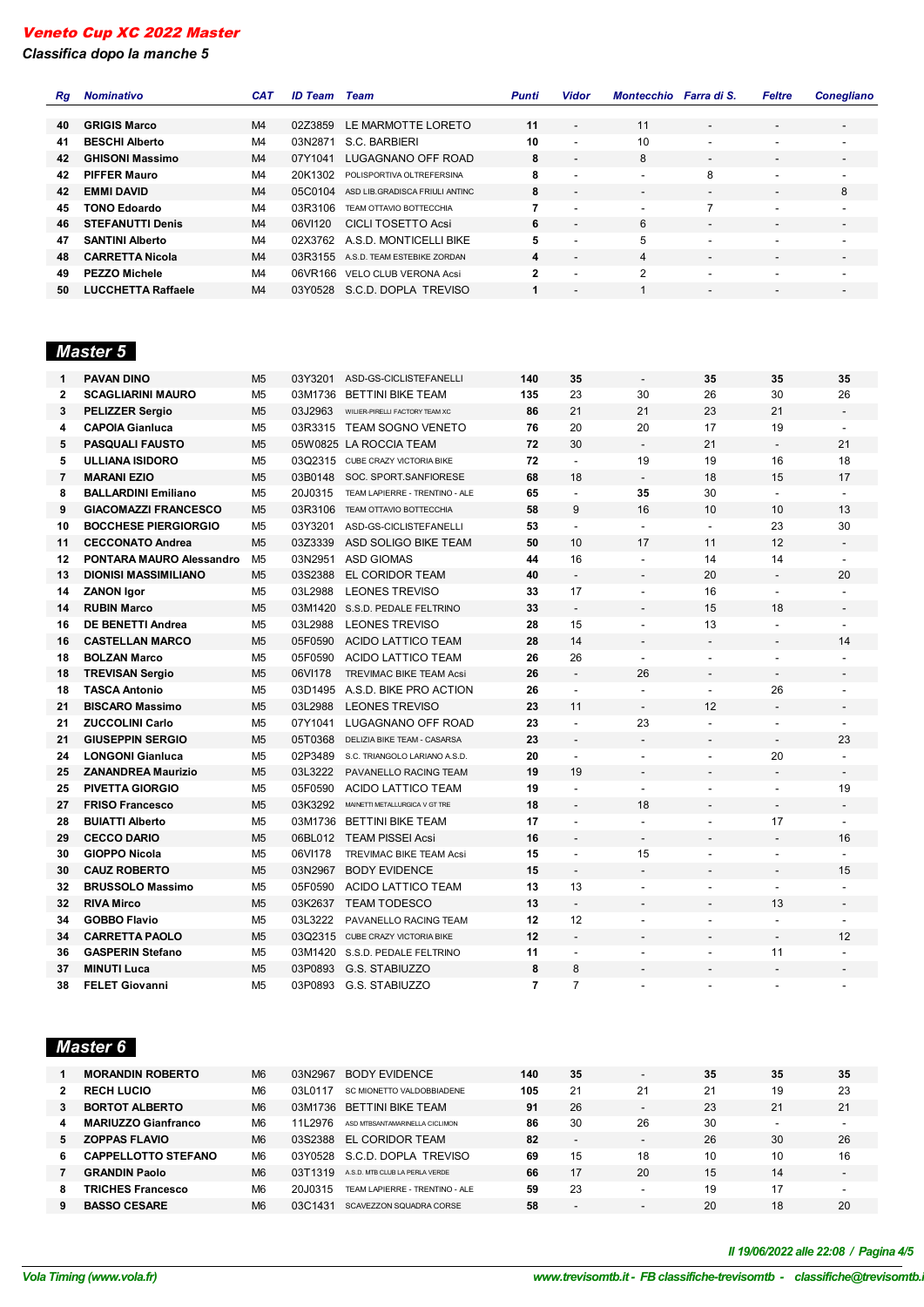*Classifica dopo la manche 5*

| Ra | <b>Nominativo</b>             | <b>CAT</b>     | <b>ID Team</b> | Team                            | <b>Punti</b> | Vidor                    | Montecchio Farra di S.   |                          | <b>Feltre</b>            | <b>Conegliano</b>        |
|----|-------------------------------|----------------|----------------|---------------------------------|--------------|--------------------------|--------------------------|--------------------------|--------------------------|--------------------------|
|    |                               |                |                |                                 |              |                          |                          |                          |                          |                          |
| 10 | <b>TISOT Andrea</b>           | M <sub>6</sub> | 03M1420        | S.S.D. PEDALE FELTRINO          | 56           | 18                       |                          | 18                       | 20                       | $\overline{\phantom{a}}$ |
| 11 | <b>DELLA LIBERA SEVERINO</b>  | M <sub>6</sub> | 03R3106        | TEAM OTTAVIO BOTTECCHIA         | 50           | 19                       | $\overline{\phantom{a}}$ | 12                       | $\overline{\phantom{a}}$ | 19                       |
| 11 | <b>FOLLADOR DARIO</b>         | M <sub>6</sub> | 03E2935        | A3 A.S.D.                       | 50           | $\overline{\phantom{a}}$ | $\overline{\phantom{a}}$ | 16                       | 16                       | 18                       |
| 13 | <b>GALLINA Franco</b>         | M <sub>6</sub> | 03W0311        | <b>CROCETTA BIKE TEAM</b>       | 43           | 20                       |                          | 11                       | 12                       | $\blacksquare$           |
| 13 | <b>BARP Romano</b>            | M <sub>6</sub> | 03M1736        | <b>BETTINI BIKE TEAM</b>        | 43           | 16                       |                          | 14                       | 13                       |                          |
| 15 | <b>CECCHETTO Renato</b>       | M <sub>6</sub> | 03D3135        | <b>ASD ISIBIKE TEAM</b>         | 35           |                          | 35                       | ٠                        | $\overline{\phantom{a}}$ | ٠                        |
| 16 | <b>ANDREIS Marco</b>          | M <sub>6</sub> | 1174           | <b>REVOLUTION MTB Csi</b>       | 30           |                          | 30                       | $\overline{\phantom{a}}$ | $\overline{\phantom{a}}$ | $\overline{\phantom{a}}$ |
| 16 | <b>BIANCO MORENO</b>          | M <sub>6</sub> | 03Q2315        | <b>CUBE CRAZY VICTORIA BIKE</b> | 30           |                          |                          |                          | $\overline{\phantom{a}}$ | 30                       |
| 18 | <b>FABRIS Gabriele</b>        | M <sub>6</sub> | 03J3065        | A.S.D. CICLI ROSSI              | 26           |                          |                          |                          | 26                       | $\overline{\phantom{a}}$ |
| 18 | <b>VELLO FRANCESCO</b>        | M <sub>6</sub> | 03A1126        | <b>MTB CLUB GAERNE</b>          | 26           |                          |                          | ٠                        | 11                       | 15                       |
| 20 | PETTINÀ Fabio                 | M <sub>6</sub> | 03M3167        | WILIER-PIRELLI FACTORY TEAM MX  | 23           | $\overline{\phantom{a}}$ | 23                       | $\overline{\phantom{a}}$ | $\overline{\phantom{a}}$ | $\overline{\phantom{a}}$ |
| 20 | <b>PADOAN Giorgio</b>         | M <sub>6</sub> | 03N2943        | <b>ADRIA BIKE</b>               | 23           |                          |                          | ۰                        | 23                       | ٠                        |
| 22 | <b>AMBROSINO Raffaele</b>     | M <sub>6</sub> | 03R3106        | TEAM OTTAVIO BOTTECCHIA         | 22           | 14                       | $\overline{\phantom{0}}$ | $\overline{\phantom{a}}$ | 8                        | $\overline{\phantom{a}}$ |
| 23 | <b>BRESSANIN Mauro</b>        | M <sub>6</sub> | 06VR168        | <b>RF TEAM Acsi</b>             | 19           |                          | 19                       |                          | $\overline{\phantom{a}}$ |                          |
| 24 | <b>BELLANTE Dario</b>         | M <sub>6</sub> | 20D1153        | UNIONE SPORTIVA LITEGOSA A.S.D  | 17           | $\overline{\phantom{a}}$ | $\overline{\phantom{a}}$ | 17                       | $\overline{\phantom{a}}$ | $\overline{\phantom{a}}$ |
| 24 | <b>TOMASELLA CARLO UDILLO</b> | M <sub>6</sub> | 03T1319        | A.S.D. MTB CLUB LA PERLA VERDE  | 17           |                          |                          |                          |                          | 17                       |
| 26 | <b>CAMPANA Massimo</b>        | M <sub>6</sub> | 03M1420        | S.S.D. PEDALE FELTRINO          | 15           | $\overline{\phantom{a}}$ | $\overline{\phantom{a}}$ | $\overline{\phantom{a}}$ | 15                       | $\overline{\phantom{a}}$ |
| 27 | <b>CANCIAN Giuliano</b>       | M <sub>6</sub> | 03J2030        | <b>ZERO 5 BIKE TEAM</b>         | 13           |                          |                          | 13                       | $\overline{\phantom{a}}$ | ٠                        |
| 28 | <b>GNATA Antonio</b>          | M <sub>6</sub> | 03S0546        | C.S. LIBERTAS SCORZE'           | 9            | $\overline{\phantom{a}}$ | $\overline{\phantom{a}}$ | $\overline{\phantom{a}}$ | 9                        | $\overline{\phantom{a}}$ |
| 29 | <b>MAZZORANA Paolo</b>        | M <sub>6</sub> | 03M1736        | <b>BETTINI BIKE TEAM</b>        | 7            |                          |                          |                          | 7                        |                          |

# *Master 7*

|              | <b>BIRELLO PAOLO</b>      | M <sub>7</sub> | 03C1431 | SCAVEZZON SQUADRA CORSE        | 175 | 35                       | 35                       | 35                       | 35                       | 35                       |
|--------------|---------------------------|----------------|---------|--------------------------------|-----|--------------------------|--------------------------|--------------------------|--------------------------|--------------------------|
| $\mathbf{2}$ | <b>ZONTA DANIELE</b>      | M <sub>7</sub> | 03N2062 | A.S.D. M B TEAM MACRO          | 121 | 23                       | 23                       | 26                       | 26                       | 23                       |
| 3            | <b>FURLANETTO FLAVIO</b>  | M <sub>7</sub> | 03H3186 | <b>TEAM RUDY PROJECT</b>       | 91  | 21                       | $\overline{\phantom{a}}$ | 21                       | 23                       | 26                       |
| 4            | <b>BORSATO MAURIZIO</b>   | M <sub>7</sub> | 03Y2251 | SORRISO BIKE TEAM              | 90  | ۰                        | $\overline{\phantom{a}}$ | 30                       | 30                       | 30                       |
| 5.           | <b>CLEMENTI Giuseppe</b>  | M <sub>7</sub> | 03T1319 | A.S.D. MTB CLUB LA PERLA VERDE | 66  | 26                       | $\overline{\phantom{a}}$ | 20                       | 20                       | $\overline{\phantom{a}}$ |
| 6.           | <b>FELTRE Michele</b>     | M <sub>7</sub> | 11L2976 | ASD MTBSANTAMARINELLA CICLIMON | 53  | 30                       | $\overline{\phantom{a}}$ | 23                       | $\overline{\phantom{a}}$ | $\overline{\phantom{a}}$ |
| 7            | <b>SEGAT RENATO</b>       | M <sub>7</sub> | 03M1736 | <b>BETTINI BIKE TEAM</b>       | 42  | $\overline{a}$           | $\overline{\phantom{a}}$ | $\overline{\phantom{0}}$ | 21                       | 21                       |
| 8            | <b>ZANCHETTIN RENZO</b>   | M <sub>7</sub> | 03J2843 | <b>TEAM DINAMIK</b>            | 40  | 20                       | $\overline{\phantom{a}}$ | $\overline{\phantom{a}}$ | $\overline{\phantom{a}}$ | 20                       |
| 9            | <b>DORIGUZZI Luciano</b>  | M <sub>7</sub> | 03X2201 | BIKE CLUB 2000                 | 38  | 19                       | $\overline{a}$           | 19                       | $\overline{\phantom{a}}$ | $\overline{\phantom{a}}$ |
| 10           | <b>ANDREIS Fabio</b>      | M <sub>7</sub> | 1174    | <b>REVOLUTION MTB Csi</b>      | 30  | $\overline{\phantom{a}}$ | 30                       | $\overline{\phantom{a}}$ | $\overline{\phantom{a}}$ | $\blacksquare$           |
| 11           | <b>BONISOLO Raffaele</b>  | M <sub>7</sub> | 03D3135 | ASD ISIBIKE TEAM               | 26  | $\overline{\phantom{a}}$ | 26                       | $\overline{\phantom{a}}$ | $\overline{\phantom{a}}$ | $\overline{\phantom{a}}$ |
| 12           | <b>CORAZZA MARIO</b>      | M <sub>7</sub> | 05T0368 | DELIZIA BIKE TEAM - CASARSA    | 19  | ۰                        | $\overline{\phantom{a}}$ | $\overline{\phantom{0}}$ | $\overline{\phantom{a}}$ | 19                       |
| 13           | <b>FORNASIER Severino</b> | M <sub>7</sub> | 05F0590 | ACIDO LATTICO TEAM             | 18  | $\overline{\phantom{a}}$ | $\overline{\phantom{a}}$ | 18                       | $\overline{\phantom{a}}$ | $\overline{\phantom{a}}$ |
| 13           | <b>TORMEN LUIGI</b>       | M <sub>7</sub> | 03Y1619 | A.S. DILETTANTISTICA MARTES TE | 18  | ۰                        | $\sim$                   | $\overline{\phantom{0}}$ | $\overline{\phantom{a}}$ | 18                       |
| 15.          | <b>VALERIO RENATO</b>     | M <sub>7</sub> | 05H0098 | S.C.D. PEDALE SANVITESE        | 17  | -                        | $\overline{\phantom{0}}$ | -                        | -                        | 17                       |

# *Master 8*

|   | <b>STEFANI FABRIZIO</b>  | M <sub>8</sub> | 03C1431     | SCAVEZZON SQUADRA CORSE        | 175 | 35 | 35                       | 35                       | 35                       | 35                       |
|---|--------------------------|----------------|-------------|--------------------------------|-----|----|--------------------------|--------------------------|--------------------------|--------------------------|
|   | <b>SAVI IVO</b>          | M <sub>8</sub> | 03M1736     | <b>BETTINI BIKE TEAM</b>       | 142 | 30 | 30                       | 26                       | 30                       | 26                       |
|   | <b>FORMENTON DANIELE</b> | M <sub>8</sub> | 03C1431     | SCAVEZZON SQUADRA CORSE        | 111 | 19 | 23                       | 23                       | 23                       | 23                       |
|   | <b>PEZZIN CLAUDIO</b>    | M <sub>8</sub> | 0302315     | CUBE CRAZY VICTORIA BIKE       | 89  | 21 | 26                       | 21                       | $\overline{\phantom{0}}$ | 21                       |
|   | <b>BOLOGNESI Erminio</b> | M <sub>8</sub> | 03L2941     | <b>FOUR ES RACING TEAM</b>     | 79  | 23 | -                        | 30                       | 26                       | $\overline{\phantom{0}}$ |
| 6 | <b>MASOTTI STEFANO</b>   | M <sub>8</sub> | 1319<br>03T | A.S.D. MTB CLUB LA PERLA VERDE | 56  | 26 | $\overline{\phantom{a}}$ | $\overline{\phantom{0}}$ | $\overline{\phantom{0}}$ | 30                       |
|   | LIZZI Paolo              | M <sub>8</sub> | 03Y2601     | DHSIGN FACTORY TEAM            | 41  | 20 | -                        | $\overline{\phantom{0}}$ |                          | $\overline{\phantom{0}}$ |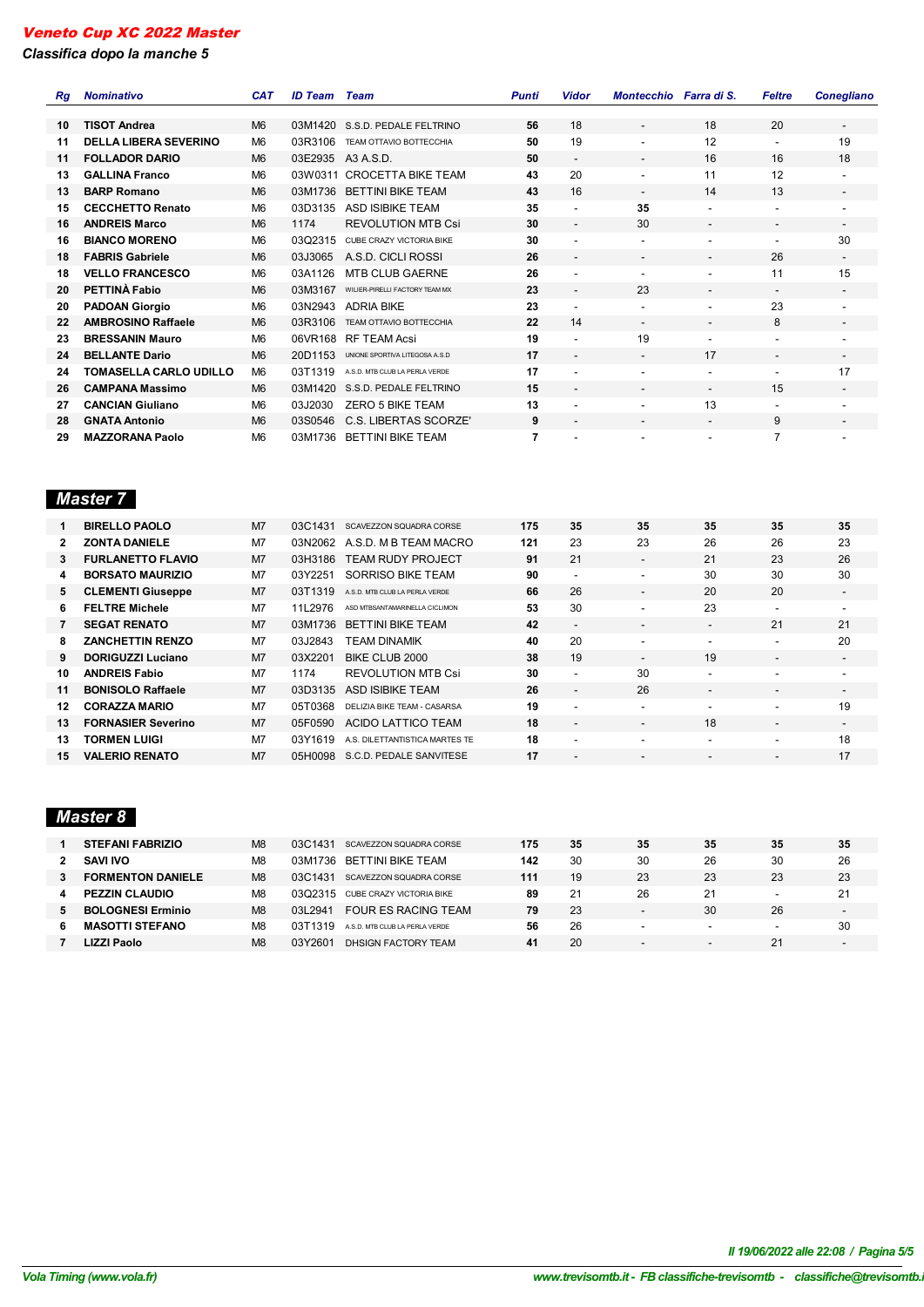

SOGNO VENETO

# *Classifica dopo la manche 5*

#### *Rg Nominativo CAT Vidor Montecchio Farra di S. Feltre Conegliano Punti*

#### *1 - TEAM OTTAVIO BOTTECCHIA*

*Veneto Cup* 

| 4   | <b>ZANUSSI RUDY</b>          | M <sub>3</sub> | 35       | 21       | 35       | 35       | 35             |     |
|-----|------------------------------|----------------|----------|----------|----------|----------|----------------|-----|
| 57  | <b>DA RE DAVIDE</b>          | M1             | 16       | 12       | 0        | 16       | 21             |     |
| 62  | <b>VAZZOLER MARTINA</b>      | W <sub>2</sub> | 23       | $\Omega$ | $\Omega$ | 19       | 21             |     |
| 70  | <b>ROSOLEN ALBERTO</b>       | <b>ELMT</b>    | 12       | $\Omega$ | 13       | 15       | 18             |     |
| 71  | <b>GIACOMAZZI FRANCESCO</b>  | M <sub>5</sub> | 9        | 16       | 10       | 10       | 13             |     |
| 74  | <b>ZANETTE WILLIAM</b>       | <b>ELMT</b>    | 19       | $\Omega$ | $\Omega$ | 18       | 19             |     |
| 77  | <b>SALVADOR VITO</b>         | M4             | 13       | 3        | 12       | 15       | 12             |     |
| 84  | <b>DELLA LIBERA SEVERINO</b> | M <sub>6</sub> | 19       | $\Omega$ | 12       | $\Omega$ | 19             |     |
| 85  | <b>DALLA CIA ANDREA</b>      | M1             | 17       | $\Omega$ | 14       | $\Omega$ | 19             |     |
| 99  | <b>BASSETTO FEDERICO</b>     | M <sub>2</sub> | 16       | $\Omega$ | 8        | $\Omega$ | 18             |     |
| 167 | <b>AMBROSINO Raffaele</b>    | M <sub>6</sub> | 14       | $\Omega$ | $\Omega$ | 8        | $\Omega$       |     |
| 169 | <b>RUI MICHELE</b>           | M4             | 10       | $\Omega$ | 5        | $\Omega$ | $\overline{7}$ |     |
| 181 | <b>PIN Federico</b>          | M1             | $\Omega$ | 11       | 9        | $\Omega$ | $\Omega$       |     |
| 207 | <b>SALVADOR Andrea</b>       | M <sub>3</sub> | $\Omega$ | $\Omega$ | 17       | $\Omega$ | $\Omega$       |     |
| 226 | <b>BIN MASSIMO</b>           | M <sub>4</sub> | $\Omega$ | $\Omega$ | 6        | $\Omega$ | 9              |     |
| 261 | <b>TONO Edoardo</b>          | M4             | $\Omega$ | $\Omega$ | 7        | $\Omega$ | $\Omega$       |     |
|     |                              |                | 203      | 63       | 148      | 136      | 211            | 761 |

## *2 - EL CORIDOR TEAM*

|     |                              |                | 154      | 102      | 183 | 135      | 99       | 673 |
|-----|------------------------------|----------------|----------|----------|-----|----------|----------|-----|
| 247 | <b>ANTIGA Matteo</b>         | M <sub>2</sub> | $\Omega$ | $\Omega$ | 12  | $\Omega$ | $\Omega$ |     |
| 200 | <b>VENTORUZZO Damiano</b>    | M <sub>3</sub> | $\Omega$ | $\Omega$ | 18  | $\Omega$ | $\Omega$ |     |
| 122 | <b>TONEL Andrea</b>          | M <sub>3</sub> | 30       | $\Omega$ | 0   | $\Omega$ | 0        |     |
| 105 | <b>DIONISI MASSIMILIANO</b>  | M <sub>5</sub> | $\Omega$ | $\Omega$ | 20  | $\Omega$ | 20       |     |
| 93  | <b>NARDEI GIANLUCA</b>       | M1             | 13       | $\Omega$ | 0   | 14       | 18       |     |
| 78  | <b>PASQUALI Massimiliano</b> | M4             | 20       | 17       | 17  | $\Omega$ | $\Omega$ |     |
| 36  | <b>ZOPPAS FLAVIO</b>         | M <sub>6</sub> | $\Omega$ | $\Omega$ | 26  | 30       | 26       |     |
| 19  | <b>PAVANELLO Andrea</b>      | M1             | 30       | 20       | 30  | 26       | $\Omega$ |     |
| 15  | ZANDEGIACOMO Alessandro M4   |                | 26       | 30       | 30  | 30       | 0        |     |
| 3   | <b>TOFFOLI CHRISTIAN</b>     | M <sub>2</sub> | 35       | 35       | 30  | 35       | 35       |     |

## *3 - BETTINI BIKE TEAM*

| 5   | <b>SAVI IVO</b>          | M <sub>8</sub> | 30          | 30          | 26          | 30  | 26          |     |
|-----|--------------------------|----------------|-------------|-------------|-------------|-----|-------------|-----|
| 13  | <b>SCAGLIARINI MAURO</b> | M <sub>5</sub> | 23          | 30          | 26          | 30  | 26          |     |
| 27  | <b>BORTOT ALBERTO</b>    | M <sub>6</sub> | 26          | $\mathbf 0$ | 23          | 21  | 21          |     |
| 47  | <b>MIOLA ASTRID</b>      | <b>EWS</b>     | $\Omega$    | $\Omega$    | $\mathbf 0$ | 35  | 35          |     |
| 61  | <b>PUGLIESE Daniele</b>  | M <sub>4</sub> | 21          | 20          | 0           | 23  | $\mathbf 0$ |     |
| 98  | <b>BARP Romano</b>       | M <sub>6</sub> | 16          | $\Omega$    | 14          | 13  | $\Omega$    |     |
| 100 | <b>SEGAT RENATO</b>      | M7             | $\mathbf 0$ | $\mathbf 0$ | $\mathbf 0$ | 21  | 21          |     |
| 209 | <b>BUIATTI Alberto</b>   | M <sub>5</sub> | $\Omega$    | $\Omega$    | $\Omega$    | 17  | 0           |     |
| 262 | <b>MAZZORANA Paolo</b>   | M <sub>6</sub> | 0           | $\mathbf 0$ | $\mathbf 0$ | 7   | $\mathbf 0$ |     |
|     |                          |                | 116         | 80          | 89          | 197 | 129         | 611 |

#### *4 - SCAVEZZON SQUADRA CORSE*

|    |                             |                | 89 | 93 | 113 | 111 | 113 |  |
|----|-----------------------------|----------------|----|----|-----|-----|-----|--|
| 72 | <b>BASSO CESARE</b>         | M <sub>6</sub> |    |    | 20  | 18  | 20  |  |
| 16 | <b>FORMENTON DANIELE M8</b> |                | 19 | 23 | 23  | 23  | 23  |  |
|    | <b>STEFANI FABRIZIO</b>     | M <sub>8</sub> | 35 | 35 | 35  | 35  | 35  |  |
|    | <b>BIRELLO PAOLO</b>        | M <sub>7</sub> | 35 | 35 | 35  | 35  | 35  |  |

#### *5 - SPEZZOTTO BIKE TEAM*

|     |                          |                | 76       | 79       | 131      | 88       | 132      | 506 |
|-----|--------------------------|----------------|----------|----------|----------|----------|----------|-----|
| 173 | <b>MARSON Nicola</b>     | M1             | $\Omega$ | $\Omega$ | 21       | 0        | 0        |     |
| 149 | <b>MINIERI DIEGO</b>     | M <sub>4</sub> | 0        | $\Omega$ | $\Omega$ | $\Omega$ | 26       |     |
| 132 | <b>SELVA CHIARA</b>      | W <sub>2</sub> | 0        | $\Omega$ | $\Omega$ | 0        | 30       |     |
| 123 | <b>MORETTO MARCO</b>     | M <sub>1</sub> | 15       | $\Omega$ | $\Omega$ | $\Omega$ | 15       |     |
| 81  | <b>SOLIMENO NICOLA</b>   | M <sub>3</sub> | $\Omega$ | $\Omega$ | 26       | 0        | 26       |     |
| 23  | <b>BONAZZA Matteo</b>    | M <sub>1</sub> | 35       | 21       | 23       | 23       | $\Omega$ |     |
| 21  | <b>FANTINI Francesco</b> | M <sub>2</sub> | 26       | 23       | 26       | 30       | 0        |     |
| 11  | <b>ZANIER MAURO</b>      | M <sub>4</sub> | 0        | 35       | 35       | 35       | 35       |     |
|     |                          |                |          |          |          |          |          |     |

#### *6 - CUBE CRAZY VICTORIA BIKE*

|    | <b>DE BONA SIMONE</b> | <b>ELMT</b>    |  | 30 |  |
|----|-----------------------|----------------|--|----|--|
| 30 | PEZZIN CLAUDIO        | M <sub>8</sub> |  |    |  |

| Ra  | <b>Nominativo</b>         | <b>CAT</b>     | Vidor    | Montecchio Farra di S. |    | <b>Feltre</b> | <b>Conegliano</b> | Punti |
|-----|---------------------------|----------------|----------|------------------------|----|---------------|-------------------|-------|
|     |                           |                |          |                        |    |               |                   |       |
| 44  | <b>ULLIANA ISIDORO</b>    | M <sub>5</sub> | 0        | 19                     | 19 | 16            | 18                |       |
| 49  | <b>CARRETTA CATIA</b>     | <b>EWS</b>     | $\Omega$ | 0                      | 26 | 20            | 23                |       |
| 133 | <b>BIANCO MORENO</b>      | M <sub>6</sub> | $\Omega$ | 0                      | 0  | $\Omega$      | 30                |       |
| 156 | <b>SANTAROSSA Alessia</b> | W <sub>2</sub> | 0        | 23                     | 0  | $\Omega$      | $\Omega$          |       |
| 248 | <b>CARRETTA PAOLO</b>     | M <sub>5</sub> | 0        | $\Omega$               | 0  | $\Omega$      | 12                |       |
|     |                           |                | 51       | 98                     | 96 | 62            | 130               | 437   |

# *7 - PAVANELLO RACING TEAM*

| 12  | <b>ZANANDREA SIMONE FLMT</b> |                | 26       | 26       | 26       | 30       | 30       |  |
|-----|------------------------------|----------------|----------|----------|----------|----------|----------|--|
| 33  | <b>STECCA GIANLUCA</b>       | M1             | 20       | 15       | 13       | 18       | 20       |  |
| 45  | GAZZOLA Alessandro M1        |                | 21       | 18       | 15       | 17       | $\Omega$ |  |
| 104 | <b>BERTUOLA VALERIO</b>      | FI MT          | $\Omega$ | 12       | 11       | $\Omega$ | 17       |  |
|     | 164 PIZZOLATO Christian      | <b>FLMT</b>    | $\Omega$ | $\Omega$ | $\Omega$ | 23       | $\Omega$ |  |
|     | 186 ZANANDREA Maurizio       | M <sub>5</sub> | 19       | $\Omega$ | 0        | $\Omega$ | $\Omega$ |  |
| 215 | <b>GOLA Andrea</b>           | <b>FLMT</b>    | $\Omega$ | $\Omega$ | 16       | $\Omega$ | $\Omega$ |  |
| 244 | <b>GOBBO Flavio</b>          | M <sub>5</sub> | 12       | 0        | 0        | $\Omega$ | $\Omega$ |  |
|     |                              |                | 98       | 71       | 81       | 88       | 67       |  |

#### *8 - TEAM DINAMIK*

| 18  | <b>TOMASI RICCARDO</b>  | M1             | 26       | 17       | 19           | 20 | 26 |  |
|-----|-------------------------|----------------|----------|----------|--------------|----|----|--|
| 25  | <b>PRADELLE VANNI</b>   | M <sub>2</sub> | 0        | 19       | 23           | 26 | 30 |  |
| 55  | <b>CAMERIN ANDREA</b>   | M <sub>3</sub> | 23       |          | 23           |    | 19 |  |
| 103 | <b>ZANCHETTIN RENZO</b> | M7             | 20       | $\Omega$ | $\Omega$     | 0  | 20 |  |
|     | 182 PAVANEL Riccardo    | M <sub>3</sub> | $\Omega$ | $\Omega$ | 20           |    |    |  |
| 245 | <b>SEGAT Michele</b>    | M4             | 12       | $\Omega$ | <sup>0</sup> |    |    |  |
|     |                         |                | 81       | 36       | 85           | 46 | 95 |  |

# *9 - A.S.D. MTB CLUB LA PERLA VERDE*

| 26  | <b>MAZZEO PADMA GIANMARIA M3</b> |                | 18 | 14 | 19 | 26 | 18 |  |
|-----|----------------------------------|----------------|----|----|----|----|----|--|
| 52  | <b>CLEMENTI Giuseppe</b>         | M7             | 26 |    | 20 | 20 |    |  |
| 53  | <b>GRANDIN Paolo</b>             | M <sub>6</sub> | 17 | 20 | 15 | 14 |    |  |
| 73  | <b>MASOTTI STEFANO</b>           | M <sub>8</sub> | 26 |    |    |    | 30 |  |
| 210 | TOMASELLA CARLO UDILLO M6        |                | 0  | n  |    |    | 17 |  |
|     |                                  |                | 87 | 34 | 54 | 60 | 65 |  |

## *10 - TEAM TODESCO*

| 10  | <b>BALDI MANUEL</b>       | M1             | $\Omega$ | 35       | 35       | 35       | 35       |     |
|-----|---------------------------|----------------|----------|----------|----------|----------|----------|-----|
| 112 | <b>VAIRA Cristian</b>     | <b>ELMT</b>    | 0        | 35       | $\Omega$ | $\Omega$ | 0        |     |
| 126 | <b>NARDI Emanuele</b>     | M1             | 0        | 30       | $\Omega$ | $\Omega$ | $\Omega$ |     |
| 127 | <b>VALENTE Daniele</b>    | M <sub>2</sub> | 0        | 30       | $\Omega$ | n        | 0        |     |
| 141 | <b>FANTON Andrea</b>      | M <sub>2</sub> | 0        | 26       | $\Omega$ | $\Omega$ | $\Omega$ |     |
| 142 | <b>BENCIVENNI Michele</b> | M <sub>3</sub> | 0        | 26       | 0        | n        | 0        |     |
| 242 | <b>RIVA Mirco</b>         | M <sub>5</sub> | $\Omega$ | $\Omega$ | $\Omega$ | 13       | $\Omega$ |     |
|     |                           |                | 0        | 182      | 35       | 48       | 35       | 300 |

# *11 - ACIDO LATTICO TEAM*

| 58  | <b>DELLA FIORENTINA FRANCE M4</b> |                | 16       | 12       | 18       | $\Omega$ | 19       |     |
|-----|-----------------------------------|----------------|----------|----------|----------|----------|----------|-----|
| 96  | <b>MICHELUZ MAURIZIO</b>          | M <sub>2</sub> | $\Omega$ | $\Omega$ | 18       | $\Omega$ | 26       |     |
|     | 124 PEZZIN FEDERICO               | M1             | 14       | $\Omega$ | $\Omega$ | $\Omega$ | 16       |     |
|     | 136 CASTELLAN MARCO               | M <sub>5</sub> | 14       | $\Omega$ | $\Omega$ | $\Omega$ | 14       |     |
| 139 | <b>BOLZAN Marco</b>               | M <sub>5</sub> | 26       | $\Omega$ | $\Omega$ | $\Omega$ | $\Omega$ |     |
| 194 | PIVETTA GIORGIO                   | M <sub>5</sub> | $\Omega$ | $\Omega$ | $\Omega$ | $\Omega$ | 19       |     |
| 201 | <b>FORNASIER Severino</b>         | M7             | $\Omega$ | $\Omega$ | 18       | $\Omega$ | $\Omega$ |     |
| 218 | <b>ROSA Andrea</b>                | <b>FLMT</b>    | 15       | $\Omega$ | $\Omega$ | $\Omega$ | $\Omega$ |     |
| 235 | <b>BRUSSOLO Massimo</b>           | M <sub>5</sub> | 13       | $\Omega$ | $\Omega$ | $\Omega$ | $\Omega$ |     |
|     | 243 ZANOTTO STEFANO               | M4             | $\Omega$ | $\Omega$ | $\Omega$ | $\Omega$ | 13       |     |
|     |                                   |                | 98       | 12       | 54       | 0        | 107      | 271 |

## *12 - ASD-GS-CICLISTEFANELLI*

| 234 | <b>BARBIERI Silvano</b>     | M <sub>4</sub> | 35 |   | 14<br>49 | 81 | 91 | 256. |
|-----|-----------------------------|----------------|----|---|----------|----|----|------|
| 89  | POVELLATO ARIANNA W3        |                |    | 0 |          | 23 | 26 |      |
| 80  | <b>BOCCHESE PIERGIORGIO</b> | M <sub>5</sub> |    |   |          | 23 | 30 |      |
|     | <b>PAVAN DINO</b>           | M <sub>5</sub> | 35 | 0 | 35       | 35 | 35 |      |
|     |                             |                |    |   |          |    |    |      |

#### *Il 19/06/2022 alle 22:08 / Pagina 1/5*

*VolaSoftControlPdf*

*Vola Timing (www.vola.fr) www.trevisomtb.it - FB classifiche-trevisomtb - classifiche@trevisomtb.it*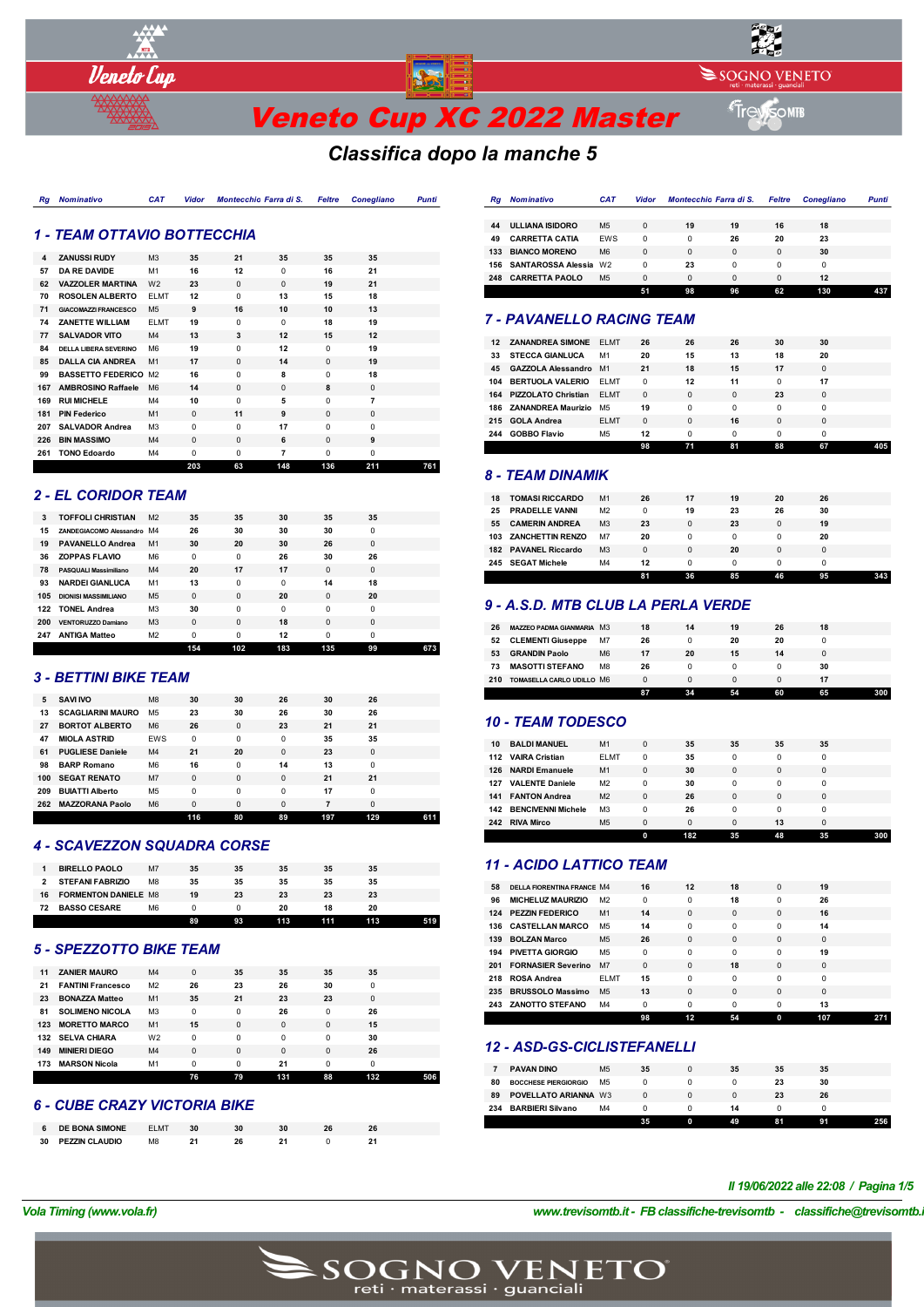*Classifica dopo la manche 5*

# *Rg Nominativo CAT Vidor Montecchio Farra di S. Feltre Conegliano Punti*

## *13 - TTEAM*

|     |                           |                | 38       | 14       | 111 | 64 | 0 |  |
|-----|---------------------------|----------------|----------|----------|-----|----|---|--|
| 192 | <b>GASPARETTO Stefano</b> | M <sub>2</sub> | 0        | 0        | 19  | 0  | 0 |  |
| 174 | <b>TESSARO Mirko</b>      | M <sub>2</sub> | $\Omega$ | $\Omega$ | 21  | 0  | 0 |  |
| 150 | <b>SFOGGIA Andrea</b>     | M1             | 0        | 0        | 11  | 13 | 0 |  |
|     | 116 RECH Andrea           | <b>ELMT</b>    | 17       | $\Omega$ | 17  | 0  | 0 |  |
| 76  | <b>FERRAZZO Nicolo'</b>   | M1             | 0        | 0        | 26  | 30 | 0 |  |
| 42  | <b>FAVERO Davide</b>      | M <sub>2</sub> | 21       | 14       | 17  | 21 | 0 |  |

#### *14 - BODY EVIDENCE*

| 8   | <b>MORANDIN ROBERTO</b>       | M <sub>6</sub> | 35 | 0 | 35 | 35 | 35 |  |
|-----|-------------------------------|----------------|----|---|----|----|----|--|
| 90  | <b>GARZIERA Alessandro M3</b> |                | 26 |   | 21 |    |    |  |
| 178 | <b>MORANDIN EDDY</b>          | M <sub>3</sub> |    | 0 |    |    | 21 |  |
| 230 | <b>CAUZ ROBERTO</b>           | M <sub>5</sub> |    |   |    |    | 15 |  |
|     |                               |                | 61 | n | 56 | 35 |    |  |

# *15 - TEAM RUDY PROJECT*

|     |                             |                | 40 | 13 | 41 | 42 | 79 |  |
|-----|-----------------------------|----------------|----|----|----|----|----|--|
| 166 | <b>RAMPADO ADRIANO</b>      | M <sub>3</sub> |    |    |    |    | 23 |  |
| 28  | <b>FURLANETTO FLAVIO M7</b> |                | 21 |    |    | 23 | 26 |  |
| 24  | <b>LORENZON ENDES</b>       | M <sub>1</sub> | 19 | 13 | 20 | 19 | 30 |  |

#### *16 - S.S.D. PEDALE FELTRINO*

|     |                         |                | 18       | 0        | 48       | 126 | 18       |  |
|-----|-------------------------|----------------|----------|----------|----------|-----|----------|--|
| 250 | <b>GASPERIN Stefano</b> | M <sub>5</sub> | 0        | $\Omega$ | $\Omega$ | 11  | 0        |  |
| 227 | <b>CAMPANA Massimo</b>  | M <sub>6</sub> | 0        | $\Omega$ | 0        | 15  | 0        |  |
|     | 176 RIGO Elisa          | EWS            | $\Omega$ | $\Omega$ | $\Omega$ | 21  | $\Omega$ |  |
|     | 162 FORLIN Gabriele     | M <sub>3</sub> | 0        | 0        | 0        | 23  | 0        |  |
| 119 | <b>RUBIN Marco</b>      | M <sub>5</sub> | 0        | 0        | 15       | 18  | 0        |  |
| 83  | <b>RUBIN MAURO</b>      | M4             | 0        | 0        | 15       | 18  | 18       |  |
| 75  | <b>TISOT Andrea</b>     | M <sub>6</sub> | 18       | $\Omega$ | 18       | 20  | $\Omega$ |  |

#### *17 - SWATT CLUB Acsi*

| <b>CAPONNETTO ANDREA</b><br>16<br>21<br><b>ELMT</b><br>DE BERNARDIN GIULIO<br>51<br>23<br>23<br>152 POLEGATO Giorgio<br>M1<br>23 |    |                | 66 |  | 20 | <b>A</b> A |  |
|----------------------------------------------------------------------------------------------------------------------------------|----|----------------|----|--|----|------------|--|
|                                                                                                                                  |    |                |    |  |    |            |  |
|                                                                                                                                  |    |                |    |  |    |            |  |
|                                                                                                                                  | 39 | M <sub>2</sub> | 20 |  | 20 |            |  |

## *18 - G.C. CICLI AGORDINA*

|     |                        |                | 35 | 45 | 49 | 35 |  |
|-----|------------------------|----------------|----|----|----|----|--|
| 151 | <b>BRESSAN Ermanno</b> | M <sub>4</sub> |    |    |    |    |  |
|     | <b>SAVI NICOLA</b>     | <b>FLMT</b>    | 35 | 35 | 35 | 35 |  |
|     |                        |                |    |    |    |    |  |

## *19 - DHSIGN FACTORY TEAM*

| <b>LIVIERO LUCA</b><br>17<br><b>LIZZI Paolo</b><br>101 | M <sub>2</sub><br>M <sub>8</sub> |    | 20 | 20 |    |    |     |
|--------------------------------------------------------|----------------------------------|----|----|----|----|----|-----|
|                                                        |                                  | 43 | 20 | 20 | 44 | 23 | 150 |

#### *20 - FOUR ES RACING TEAM*

| 38 | <b>BOLOGNESI Erminio</b> | M <sub>8</sub> |    |   | 30 |    |    |  |
|----|--------------------------|----------------|----|---|----|----|----|--|
| 54 | <b>AGRICOLA MARCO</b>    | M <sub>4</sub> |    |   |    |    | 30 |  |
|    |                          |                | 58 | 0 | 30 | 26 | 30 |  |

#### *21 - WILIER-PIRELLI FACTORY TEAM XC*

| 32  | <b>PELIZZER Sergio</b>   | M <sub>5</sub> | 21 | 21 | 23 | 21 |   |     |
|-----|--------------------------|----------------|----|----|----|----|---|-----|
| 108 | <b>BETTINI Lodovico</b>  | M <sub>4</sub> |    | 18 |    | 19 |   |     |
| 189 | <b>ZANTEDESCHI Marco</b> | M <sub>3</sub> |    | 19 |    |    |   |     |
|     |                          |                | 24 | 58 | 23 | 40 | n | 142 |

## *22 - ASD MTBSANTAMARINELLA CICLIMON*

|    |                               |    | 60 | 26 | 53 |  | 139 |
|----|-------------------------------|----|----|----|----|--|-----|
| 79 | <b>FELTRE Michele</b>         | M. | 30 |    |    |  |     |
| 31 | <b>MARIUZZO Gianfranco M6</b> |    | 30 |    |    |  |     |

#### *23 - TREVIMAC BIKE TEAM Acsi*

|     |                          |                | n        | 139 | 0 | 0 | 0 |  |
|-----|--------------------------|----------------|----------|-----|---|---|---|--|
| 223 | <b>GIOPPO Nicola</b>     | M <sub>5</sub> | 0        | 15  | 0 | 0 | 0 |  |
| 213 | <b>TREVISAN Matteo</b>   | M <sub>2</sub> | $\Omega$ | 16  | 0 | 0 | 0 |  |
| 172 | <b>CUSINATO Giovanni</b> | M4             | 0        | 21  | 0 | 0 | 0 |  |
| 144 | <b>TREVISAN Sergio</b>   | M <sub>5</sub> | 0        | 26  | 0 | 0 | 0 |  |
| 140 | <b>PELIZZARI Mara</b>    | W <sub>1</sub> | 0        | 26  | 0 | 0 | 0 |  |
| 113 | <b>CHILESE Paolo</b>     | M <sub>3</sub> | $\Omega$ | 35  | 0 | 0 | 0 |  |

# *Rg Nominativo CAT Vidor Montecchio Farra di S. Feltre Conegliano Punti 24 - SWITCH TEAM*

| 41 | <b>TESSARI Filippo</b>  | <b>ELMT</b> | 20 | 20 | 19 | 17 |   |     |
|----|-------------------------|-------------|----|----|----|----|---|-----|
| 69 | <b>BORDIGNON Davide</b> | <b>ELMT</b> | 18 |    | 20 | 20 |   |     |
|    |                         |             | 38 | 20 | 39 | 37 | 0 | 134 |
|    |                         |             |    |    |    |    |   |     |

# *25 - ASD SOLIGO BIKE TEAM*

| 35 | QUAGGIO OSCAR           | M <sub>2</sub> |    |    |    |    | 20 |  |
|----|-------------------------|----------------|----|----|----|----|----|--|
| 86 | <b>CECCONATO Andrea</b> | M5             | 10 |    |    |    |    |  |
|    |                         |                | 28 | 28 | 25 | 31 | 20 |  |

# *26 - TEAM LAPIERRE - TRENTINO - ALE*

| 59 | <b>BALLARDINI Emiliano</b> M5 |                |    |    |    |  |
|----|-------------------------------|----------------|----|----|----|--|
| 67 | <b>TRICHES Francesco</b>      | M <sub>6</sub> |    |    |    |  |
|    |                               |                | 35 | 49 | 17 |  |

# *27 - LA VALLATA MTB-BANCA PREALPI A*

|     |                        |                | 19 | 13 | 36 | 18 | 36 |  |
|-----|------------------------|----------------|----|----|----|----|----|--|
| 239 | <b>ANDREOLA Mattia</b> | M <sub>2</sub> |    |    | 13 |    |    |  |
|     | 134 ALPAGO DANIELE     | M1             |    |    | 12 |    |    |  |
| 37  | <b>BERNARDI MARCO</b>  | M <sub>2</sub> | 19 | 13 |    | 18 | 19 |  |
|     |                        |                |    |    |    |    |    |  |

#### *28 - A.S.D. M B TEAM MACRO*

| 14 | <b>ZONTA DANIELE</b> | M/ |    |    |    |    |    |     |
|----|----------------------|----|----|----|----|----|----|-----|
|    |                      |    | 23 | 23 | 26 | 26 | 23 | 121 |

#### *29 - LA ROCCIA TEAM*

|    |                        |                | 30 | AA | 0 | 44 | 118 |
|----|------------------------|----------------|----|----|---|----|-----|
| 92 | <b>CARLI LUCA</b>      | M <sub>4</sub> |    |    |   |    |     |
| 43 | <b>PASQUALI FAUSTO</b> | M <sub>5</sub> | 30 |    |   |    |     |
|    |                        |                |    |    |   |    |     |

# *30 - S.C. BARBIERI*

|     |                         |                | 35 | 36. | n | 47 |  |
|-----|-------------------------|----------------|----|-----|---|----|--|
| 252 | <b>BESCHI Alberto</b>   | M <sub>4</sub> |    | 10  |   |    |  |
| 91  | <b>BOLDRINI Michael</b> | M1             |    | 26  |   |    |  |
| 63  | <b>ZOCCA Lorena</b>     | W <sub>2</sub> | 35 |     |   | 26 |  |
|     |                         |                |    |     |   |    |  |

# *31 - POLISPORTIVA OLTREFERSINA*

|     |                      |                | 48 | 57 |  | 105 |
|-----|----------------------|----------------|----|----|--|-----|
| 258 | <b>PIFFER Mauro</b>  | M <sub>4</sub> |    |    |  |     |
| 107 | <b>TONEZZER Luca</b> | M4             | 18 | 19 |  |     |
| 65  | <b>LIZZI Silvia</b>  | W <sub>1</sub> | 30 | 30 |  |     |
|     |                      |                |    |    |  |     |

# *32 - SC MIONETTO VALDOBBIADENE*

| 22 | <b>RECH LUCIO</b> | M <sub>6</sub> |    | <b>C</b> - |    |    | 47 |     |
|----|-------------------|----------------|----|------------|----|----|----|-----|
|    |                   |                | 21 | 21         | 21 | 19 | 23 | 105 |
|    |                   |                |    |            |    |    |    |     |

## *33 - SPRINT VIDOR LA VALLATA ASD*

| 20 | <b>DALTO Nicola</b> | M4 |    | 42 | 26 | 26 |   |     |
|----|---------------------|----|----|----|----|----|---|-----|
|    |                     |    | 30 | 23 | 26 | 26 | 0 | 105 |

## *34 - A.S.D. TEAM VELOCIRAPTORS*

| 64<br>137 | <b>TRAVAGIN LEONARDO</b><br><b>FABRETTI Matteo</b> | M <sub>4</sub><br><b>ELMT</b> | 15<br>13 | 14 | 16 | 10 |     |
|-----------|----------------------------------------------------|-------------------------------|----------|----|----|----|-----|
| 217       | <b>VIDALI FEDERICO</b>                             | M <sub>4</sub>                |          |    |    | 16 |     |
|           |                                                    |                               | 28       | 25 | 16 | 26 | 104 |

# *35 - BIKE CLUB 2000*

|                                 |             | 40 | n | 42 | 0 |  |
|---------------------------------|-------------|----|---|----|---|--|
| <b>DORIGUZZI Luciano</b><br>106 | M7          |    |   |    |   |  |
| <b>NARDEI Davide</b><br>56      | <b>FLMT</b> |    |   |    |   |  |
|                                 |             |    |   |    |   |  |

# *36 - A3 A.S.D.*

| 87 | <b>NICOLA EMANUELE</b> | M4             |   |          | 16 |    |    |     |
|----|------------------------|----------------|---|----------|----|----|----|-----|
| 88 | <b>FOLLADOR DARIO</b>  | M <sub>6</sub> |   |          | 16 | 16 | 18 |     |
|    |                        |                | n | $\Omega$ | 32 | 33 | 35 | 100 |
|    |                        |                |   |          |    |    |    |     |

# *37 - A.S.D. CICLI ROSSI*

|     |                        |                |  | 0 | 56 | 20 | 97 |
|-----|------------------------|----------------|--|---|----|----|----|
| 147 | <b>FABRIS Gabriele</b> | M <sub>6</sub> |  |   |    |    |    |
| 46  | <b>PASA IVAN</b>       | M <sub>3</sub> |  |   |    | 20 |    |
|     |                        |                |  |   |    |    |    |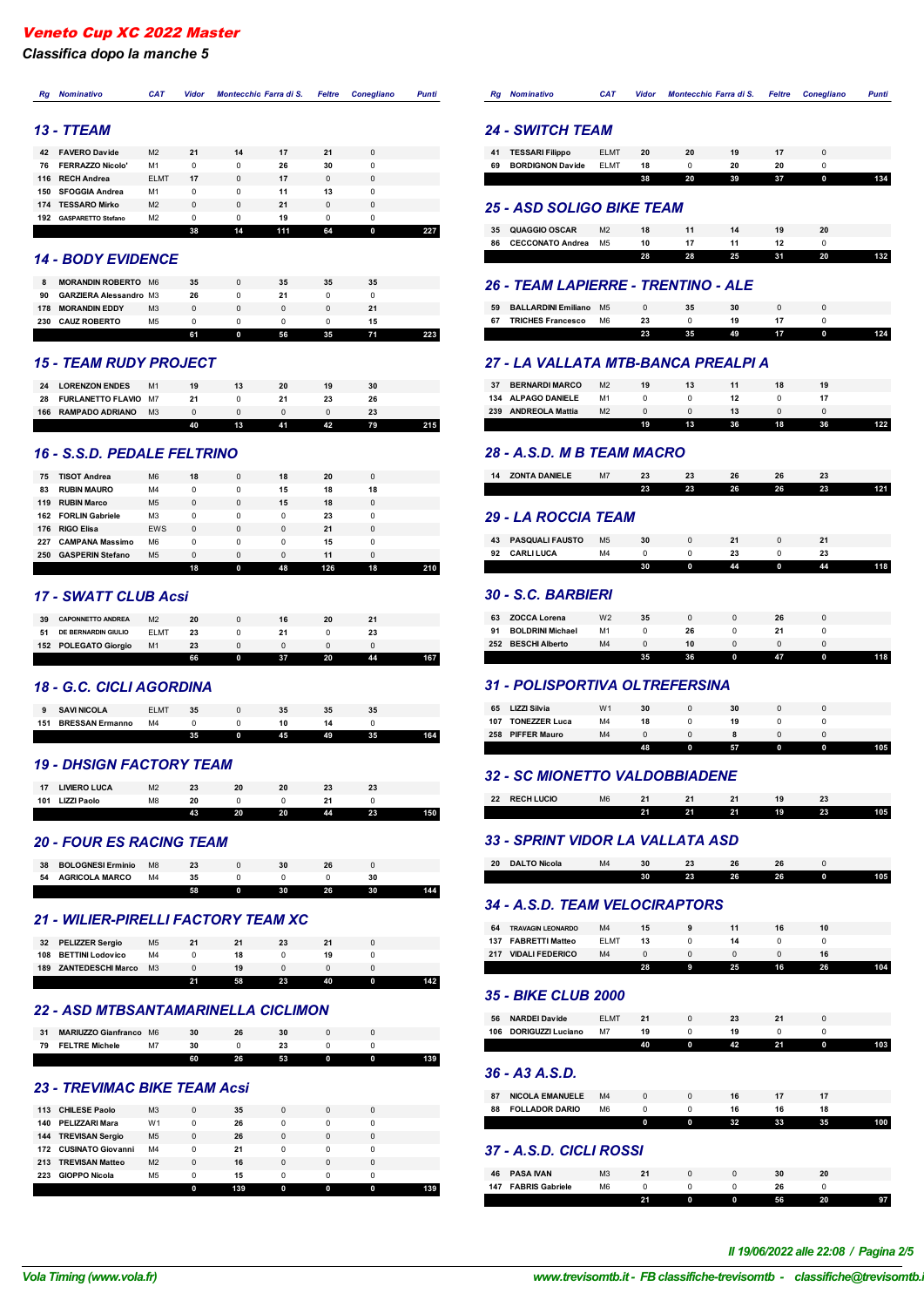*Classifica dopo la manche 5*

| Rg<br><b>Nominativo</b>                                             | <b>CAT</b>           | <b>Vidor</b>     | Montecchio Farra di S. |                     | Feltre           | <b>Conegliano</b> | <b>Punti</b> |
|---------------------------------------------------------------------|----------------------|------------------|------------------------|---------------------|------------------|-------------------|--------------|
| <b>38 - MTB CLUB GAERNE</b>                                         |                      |                  |                        |                     |                  |                   |              |
|                                                                     |                      |                  |                        |                     |                  |                   |              |
| 131<br><b>ZULIAN Ivan</b><br>148<br><b>VELLO FRANCESCO</b>          | M1<br>M <sub>6</sub> | 0<br>0           | 14<br>0                | 16<br>0             | 0<br>11          | 0<br>15           |              |
| 179<br><b>GASPARETTO GIOVANNI</b>                                   | M <sub>4</sub>       | 0                | 0                      | 0                   | 0                | 21                |              |
| 187<br><b>ANDREATTA Cristian</b>                                    | <b>ELMT</b>          | 0                | 19                     | 0                   | $\Omega$         | $\Omega$          |              |
|                                                                     |                      | 0                | 33                     | 16                  | 11               | 36                | 96           |
| 39 - SORRISO BIKE TEAM                                              |                      |                  |                        |                     |                  |                   |              |
| <b>BORSATO MAURIZIO</b><br>29                                       | M7                   | 0                | 0                      | 30                  | 30               | 30                |              |
|                                                                     |                      | 0                | 0                      | 30                  | 30               | 30                | 90           |
| <b>40 - JTEAM AMD</b>                                               |                      |                  |                        |                     |                  |                   |              |
| DE BORTOLI ENRICO<br>34                                             | <b>ELMT</b>          | 16               | 16                     | 18                  | 16               | 20                |              |
|                                                                     |                      | 16               | 16                     | 18                  | 16               | 20                | 86           |
| <b>41 - LEONES TREVISO</b>                                          |                      |                  |                        |                     |                  |                   |              |
| 118<br><b>ZANON Igor</b>                                            | M <sub>5</sub>       | 17               | 0                      | 16                  | 0                | 0                 |              |
| 135<br><b>DE BENETTI Andrea</b>                                     | M <sub>5</sub>       | 15               | 0                      | 13                  | 0                | 0                 |              |
| 154<br><b>BISCARO Massimo</b>                                       | M <sub>5</sub>       | 11<br>43         | $\mathbf 0$<br>0       | 12<br>41            | $\mathbf 0$<br>0 | 0<br>0            | 84           |
|                                                                     |                      |                  |                        |                     |                  |                   |              |
| <b>42 - ADRIA BIKE</b>                                              |                      |                  |                        |                     |                  |                   |              |
| <b>PIANALTO SIMONE</b><br>66                                        | M <sub>3</sub>       | 0                | 0                      | 30                  | 0                | 30                |              |
| <b>PADOAN Giorgio</b><br>163                                        | M <sub>6</sub>       | $\Omega$<br>0    | 0<br>0                 | 0<br>30             | 23<br>23         | 0<br>30           | 83           |
|                                                                     |                      |                  |                        |                     |                  |                   |              |
| 43 - LUGAGNANO OFF ROAD                                             |                      |                  |                        |                     |                  |                   |              |
| 111<br><b>SESENNA Federica</b>                                      | EWS                  | 0                | 35                     | 0                   | 0                | 0                 |              |
| 160<br><b>ZUCCOLINI Carlo</b>                                       | M <sub>5</sub>       | 0                | 23                     | 0                   | 0                | 0                 |              |
| 238<br><b>IANNAMORELLI Claudio</b><br>257<br><b>GHISONI Massimo</b> | M <sub>4</sub><br>M4 | $\mathbf 0$<br>0 | 13<br>8                | $\overline{0}$<br>0 | $\mathbf 0$<br>0 | $\mathbf 0$<br>0  |              |
|                                                                     |                      | 0                | 79                     | 0                   | 0                | 0                 | 79           |
|                                                                     |                      |                  |                        |                     |                  |                   |              |
| <b>44 - ASD ISIBIKE TEAM</b>                                        |                      |                  |                        |                     |                  |                   |              |
| 114<br><b>CECCHETTO Renato</b>                                      | M <sub>6</sub>       | 0                | 35                     | $\mathbf 0$         | $\Omega$         | $\mathbf 0$       |              |
| 145<br><b>BONISOLO Raffaele</b>                                     | M7                   | 0                | 26                     | 0                   | 0                | 0                 |              |
| 222<br><b>CRIVELLARO Federico M4</b>                                |                      | 0<br>0           | 15<br>76               | 0<br>0              | 0<br>0           | 0<br>0            | 76           |
|                                                                     |                      |                  |                        |                     |                  |                   |              |
| <b>45 - KI.CO.SYS. TEAM FRIULI</b>                                  |                      |                  |                        |                     |                  |                   |              |
| 109 CUTRI Pietro                                                    | M <sub>3</sub>       | 20               | 16                     | 0                   | 0                | 0                 |              |
| 121<br><b>LAZZARONI Jurij</b>                                       | M <sub>2</sub>       | 30               | 0                      | 0                   | 0                | 0                 |              |
| 253 CIETTO Giacomo                                                  | <b>ELMT</b>          | 0<br>50          | 0<br>16                | 10<br>10            | 0<br>0           | $\pmb{0}$<br>0    | 76           |
| <b>46 - TEAM SOGNO VENETO</b>                                       |                      |                  |                        |                     |                  |                   |              |
| 40<br><b>CAPOIA Gianluca</b>                                        | M <sub>5</sub>       | 20               | 20                     | 17                  | 19               | $\mathbf 0$       |              |
|                                                                     |                      | 20               | 20                     | 17                  | 19               | 0                 | 76           |
| 47 - ASD SQUADRA CORSE PREALPI                                      |                      |                  |                        |                     |                  |                   |              |
| 68<br><b>MODENESE FEDERICO</b>                                      | M <sub>1</sub>       | 18               | 0                      | 18                  | 0                | 23                |              |
| 240<br>DE LUCA Omar                                                 | M4                   | 0                | 0                      | 13                  | 0                | 0                 |              |
|                                                                     |                      | 18               | 0                      | 31                  | 0                | 23                | 72           |
| 48 - S.C.D. DOPLA TREVISO                                           |                      |                  |                        |                     |                  |                   |              |
| 48<br><b>CAPPELLOTTO STEFANO</b>                                    | M <sub>6</sub>       | 15               | 18                     | 10                  | 10               | 16                |              |
| 267<br><b>LUCCHETTA Raffaele</b>                                    | M4                   | 0                | 1                      | 0                   | 0                | 0                 |              |
|                                                                     |                      | 15               | 19                     | 10                  | 10               | 16                | 70           |
| <b>49 - SOC. SPORT.SANFIORESE</b>                                   |                      |                  |                        |                     |                  |                   |              |
| 50<br><b>MARANI EZIO</b>                                            | M <sub>5</sub>       | 18               | 0                      | 18                  | 15               | 17                |              |
|                                                                     |                      | 18               | 0                      | 18                  | 15               | 17                | 68           |
| <b>50 - CROCETTA BIKE TEAM</b>                                      |                      |                  |                        |                     |                  |                   |              |
| 97<br><b>GALLINA Franco</b>                                         | M <sub>6</sub>       | 20               | 0                      | 11                  | 12               | $\mathbf 0$       |              |
| 168<br><b>TOSCAN Fabio</b>                                          | M1                   | 12<br>32         | 0<br>0                 | 10<br>21            | 0<br>12          | 0<br>$\pmb{0}$    | 65           |
|                                                                     |                      |                  |                        |                     |                  |                   |              |
| 51 - G. C. MONTEGRAPPA A.S.D.                                       |                      |                  |                        |                     |                  |                   |              |
| 60<br><b>SOLIGO Deborah</b>                                         | EWS                  | 0                | 0                      | 35                  | 30               | 0                 |              |
|                                                                     |                      | 0                | 0                      | 35                  | 30               | 0                 | 65           |

| Rg<br><b>Nominativo</b>                                      | <b>CAT</b>                 | Vidor       | Montecchio Farra di S. |                                       | Feltre  | <b>Conegliano</b> | Punti |  |  |  |  |  |
|--------------------------------------------------------------|----------------------------|-------------|------------------------|---------------------------------------|---------|-------------------|-------|--|--|--|--|--|
| <b>52 - REVOLUTION MTB Csi</b>                               |                            |             |                        |                                       |         |                   |       |  |  |  |  |  |
| 129 ANDREIS Marco                                            | M <sub>6</sub>             | 0           | 30                     | 0                                     | 0       | $\pmb{0}$         |       |  |  |  |  |  |
| 130<br><b>ANDREIS Fabio</b>                                  | M7                         | 0<br>0      | 30<br>60               | 0<br>0                                | 0<br>0  | $\mathbf 0$<br>0  | 60    |  |  |  |  |  |
|                                                              |                            |             |                        |                                       |         |                   |       |  |  |  |  |  |
| 53 - CYCLE LAB A.S.D.                                        |                            |             |                        |                                       |         |                   |       |  |  |  |  |  |
| 82<br><b>RIZZATO ANGELO</b>                                  | M4                         | 11          | 7                      | 9                                     | 13      | 11                |       |  |  |  |  |  |
|                                                              |                            | 11          | 7                      | 9                                     | 13      | 11                | 51    |  |  |  |  |  |
| <b>54 - RF TEAM</b>                                          |                            |             |                        |                                       |         |                   |       |  |  |  |  |  |
| 143 BROGNARA Matteo                                          | M4                         | 0           | 26                     | 0                                     | 0       | $\mathbf 0$       |       |  |  |  |  |  |
| <b>BERTASI Michael</b><br>158                                | M1                         | 0           | 23                     | 0                                     | 0       | $\mathbf 0$       |       |  |  |  |  |  |
| <b>55 - ASD GIOMAS</b>                                       |                            | 0           | 49                     | 0                                     | 0       | 0                 | 49    |  |  |  |  |  |
| 95<br>PONTARA MAURO Alessandr M5                             |                            | 16          | 0                      | 14                                    | 14      | $\mathbf 0$       |       |  |  |  |  |  |
|                                                              |                            | 16          | 0                      | 14                                    | 14      | 0                 | 44    |  |  |  |  |  |
|                                                              |                            |             |                        |                                       |         |                   |       |  |  |  |  |  |
| <i><b>56 - TEAM ERACLE</b></i>                               |                            |             |                        |                                       |         |                   |       |  |  |  |  |  |
| 94<br><b>PERTA Francesco</b>                                 | M <sub>2</sub>             | 17          | 0                      | 10                                    | 17      | $\mathbf 0$       |       |  |  |  |  |  |
|                                                              |                            | 17          | 0                      | 10                                    | 17      | 0                 | 44    |  |  |  |  |  |
| 57 - BICI DA TRODI VICENZA Acsi                              |                            |             |                        |                                       |         |                   |       |  |  |  |  |  |
| 219 DALLA VIA Matteo                                         | <b>ELMT</b>                | 0           | 15                     | 0                                     | 0       | $\mathbf 0$       |       |  |  |  |  |  |
| 233<br><b>ORSO Riccardo</b><br>236 BERLATO Nicolo'           | <b>ELMT</b><br><b>ELMT</b> | 0<br>0      | 14<br>13               | 0<br>0                                | 0<br>0  | 0<br>$\mathbf 0$  |       |  |  |  |  |  |
|                                                              |                            | 0           | 42                     | 0                                     | 0       | 0                 | 42    |  |  |  |  |  |
| 58 - DELIZIA BIKE TEAM - CASARSA                             |                            |             |                        |                                       |         |                   |       |  |  |  |  |  |
| <b>GIUSEPPIN SERGIO</b><br>165                               | M <sub>5</sub>             | $\mathbf 0$ | $\mathbf 0$            | 0                                     | 0       | 23                |       |  |  |  |  |  |
| 195<br><b>CORAZZA MARIO</b>                                  | M7                         | 0           | 0                      | 0                                     | 0       | 19                |       |  |  |  |  |  |
| <i><b>59 - LE MARMOTTE LORETO</b></i>                        |                            | 0           | 0                      | 0                                     | 0       | 42                | 42    |  |  |  |  |  |
|                                                              |                            |             |                        |                                       |         | $\mathbf 0$       |       |  |  |  |  |  |
| 125 LAZZARI Sofia<br>249<br><b>GRIGIS Marco</b>              | <b>EWS</b><br>M4           | 0<br>0      | 30<br>11               | 0<br>0                                | 0<br>0  | 0                 |       |  |  |  |  |  |
|                                                              |                            | 0           | 41                     | 0                                     | 0       | 0                 | 41    |  |  |  |  |  |
| <b>60 - NEW MOLINI DOLO</b>                                  |                            |             |                        |                                       |         |                   |       |  |  |  |  |  |
| <b>RAMPADO Ivo</b><br>102                                    | M4                         | 0           | 0                      | 20                                    | 21      | 0                 |       |  |  |  |  |  |
|                                                              |                            | 0           | 0                      | 20                                    | 21      | 0                 | 41    |  |  |  |  |  |
| <b>61 - KD CELJE SLOVENIA</b>                                |                            |             |                        |                                       |         |                   |       |  |  |  |  |  |
|                                                              |                            |             |                        |                                       |         |                   |       |  |  |  |  |  |
| <b>BOJAN Loknikar</b><br>117<br>185<br><b>BOJAN LOKNIKAR</b> | M <sub>4</sub>             | 19<br>0     | 14<br>0                | 0<br>0                                | 0<br>0  | $\pmb{0}$<br>20   |       |  |  |  |  |  |
|                                                              |                            | 19          | 0                      | 0                                     | 0       | 20                | 39    |  |  |  |  |  |
|                                                              |                            |             |                        |                                       |         |                   |       |  |  |  |  |  |
| <b>62 - TEAM BIKE CASTELGOMBERTO</b>                         |                            |             |                        |                                       |         |                   |       |  |  |  |  |  |
| 157 GONZATI Lorenzo                                          | <b>ELMT</b>                | 0           | 23                     | 0                                     | 0       | $\pmb{0}$         |       |  |  |  |  |  |
| 212<br><b>NODARI Giulio</b>                                  | M1                         | 0<br>0      | 16<br>39               | 0<br>0                                | 0<br>0  | 0<br>0            | 39    |  |  |  |  |  |
|                                                              |                            |             |                        |                                       |         |                   |       |  |  |  |  |  |
| 63 - CICLOMECANICO - MIANE BIKE TEA                          |                            |             |                        |                                       |         |                   |       |  |  |  |  |  |
| 155<br><b>GUGEL Federico</b>                                 | <b>ELMT</b>                | 11          | 0                      | 12                                    | 0       | $\mathbf 0$       |       |  |  |  |  |  |
| 224<br><b>GOBBO Mattia</b>                                   | ELMT                       | 0<br>11     | 0<br>0                 | 15<br>27                              | 0<br>0  | 0<br>0            | 38    |  |  |  |  |  |
| <b>64 - UNIONE SPORTIVA LITEGOSA A.S.D</b>                   |                            |             |                        |                                       |         |                   |       |  |  |  |  |  |
|                                                              |                            |             |                        |                                       |         | $\pmb{0}$         |       |  |  |  |  |  |
| 183 VARESCO Adriano<br>208<br><b>BELLANTE Dario</b>          | M4<br>M <sub>6</sub>       | 0<br>0      | $\pmb{0}$<br>0         | 0<br>17                               | 20<br>0 | 0                 |       |  |  |  |  |  |
|                                                              |                            | 0           | 0                      | 17                                    | 20      | 0                 | 37    |  |  |  |  |  |
| <b>65 - CICLO TEAM GORGAZZO</b>                              |                            |             |                        |                                       |         |                   |       |  |  |  |  |  |
|                                                              | M <sub>3</sub>             |             |                        |                                       |         |                   |       |  |  |  |  |  |
| 110<br><b>MENEGOZ ALESSANDRO</b>                             |                            | 19<br>19    | 0<br>0                 | 0<br>0                                | 0<br>0  | 17<br>17          | 36    |  |  |  |  |  |
| <b>66 - POLISPORTIVA BERSNTOL A.DILETT</b>                   |                            |             |                        |                                       |         |                   |       |  |  |  |  |  |
| 115 PINTARELLI Simone                                        | M <sub>2</sub>             | 0           | 0                      | 35                                    | 0       | 0                 |       |  |  |  |  |  |
|                                                              |                            | 0           | 0                      | 35                                    | 0       | 0                 | 35    |  |  |  |  |  |
|                                                              |                            |             |                        |                                       |         |                   |       |  |  |  |  |  |
|                                                              |                            |             |                        | Il 19/06/2022 alle 22:08 / Pagina 3/5 |         |                   |       |  |  |  |  |  |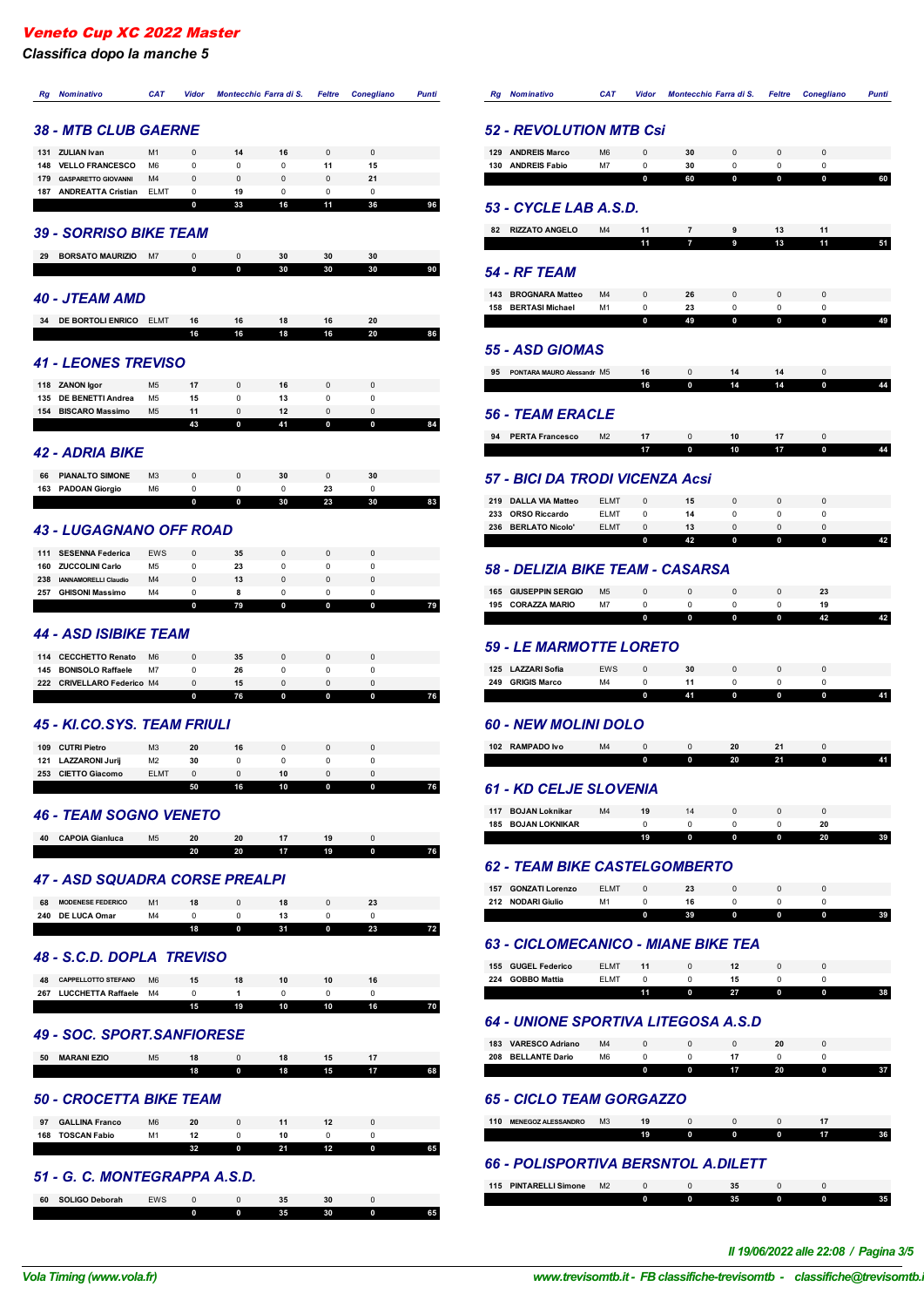*Classifica dopo la manche 5*

| <b>Rg</b> Nominativo                                | <b>CAT</b>           | <b>Vidor</b>                  | Montecchio Farra di S.     |                                    | Feltre                      | <b>Conegliano</b>          | <b>Punti</b> | <b>Rg</b> Nominativo                        | <b>CAT</b>     | Vidor                      | Montecchio Farra di S. |                             | <b>Feltre</b>               | <b>Conegliano</b>          | <b>Punti</b> |
|-----------------------------------------------------|----------------------|-------------------------------|----------------------------|------------------------------------|-----------------------------|----------------------------|--------------|---------------------------------------------|----------------|----------------------------|------------------------|-----------------------------|-----------------------------|----------------------------|--------------|
| <b>67 - JONNY BIKE Acsi</b>                         |                      |                               |                            |                                    |                             |                            |              | 83 - S.C. TRIANGOLO LARIANO A.S.D.          |                |                            |                        |                             |                             |                            |              |
| 198 CASTEGNARO Matteo M3<br>214 PELLATTIERO Massimo |                      | $\Omega$                      | 18                         | $\Omega$                           | $\mathbf 0$                 | 0                          |              | 184 LONGONI Gianluca                        | M <sub>5</sub> | 0<br>$\mathbf{0}$          | 0<br>$\mathbf{0}$      | $\Omega$                    | 20                          | $^{\circ}$                 |              |
|                                                     | M <sub>4</sub>       | $\mathbf 0$<br>$\mathbf 0$    | 16<br>34                   | $\mathbf 0$<br>$\mathbf 0$         | $\mathsf 0$<br>$\mathbf 0$  | $\mathsf 0$<br>$\mathbf 0$ | 34           |                                             |                |                            |                        | $\mathbf 0$                 | 20                          | $\mathbf 0$                | 20           |
| 68 - ZAINA CLUB A.S.D.                              |                      |                               |                            |                                    |                             |                            |              | <b>84 - DYNAMIC BIKE TEAM EPPAN</b>         |                |                            |                        |                             |                             |                            |              |
| 188 FAUSTINI Roberto                                | M <sub>1</sub>       | $\mathbf 0$                   | 19                         | $\mathbf 0$                        | 0                           | 0                          |              | 193 GIULIANI Moritz                         | <b>ELMT</b>    | $\mathbf 0$<br>0           | 0<br>$\mathbf 0$       | $\Omega$<br>0               | 19<br>19                    | $\Omega$<br>$\mathbf 0$    | 19           |
| 221 PEDERZANI Marco                                 | M3                   | 0<br>$\mathbf 0$              | 15<br>34                   | $\mathsf 0$<br>$\mathbf 0$         | $\mathsf 0$<br>$\mathbf 0$  | $\mathsf 0$<br>$\mathbf 0$ | 34           | 85 - RF TEAM Acsi                           |                |                            |                        |                             |                             |                            |              |
| <b>69 - ASD CYCLING TEAM 20VENTI</b>                |                      |                               |                            |                                    |                             |                            |              | 191 BRESSANIN Mauro                         | M <sub>6</sub> | 0                          | 19                     | 0                           | $\mathbf 0$                 | 0                          |              |
| 120 DE MAR GIORGIO                                  | M4                   | 17                            | $\mathsf 0$                | 0                                  | $\mathbf 0$                 | 14                         |              |                                             |                | $\mathbf 0$                | 19                     | $\mathbf{o}$                | 0                           | $\mathbf 0$                | 19           |
|                                                     |                      | 17                            | $\bf{0}$                   | 0                                  | 0                           | 14                         | 31           | <b>86 - TEAM DIAVOLI DEL MONTELLO</b>       |                |                            |                        |                             |                             |                            |              |
| <b>70 - TEAM COMOBIKE ASD</b>                       |                      |                               |                            |                                    |                             |                            |              | 190 SCANDIUZZI Davide M4                    |                | 0<br>$\mathbf 0$           | 19<br>19               | 0<br>$\bf{0}$               | 0<br>0                      | $\mathbf 0$<br>$\mathbf 0$ | 19           |
| 128 BENVENUTI Luca                                  | ΜЗ                   | 0<br>$\mathbf 0$              | 30<br>30                   | 0<br>$\mathbf 0$                   | 0<br>$\mathbf 0$            | 0<br>0                     | 30           |                                             |                |                            |                        |                             |                             |                            |              |
|                                                     |                      |                               |                            |                                    |                             |                            |              | 87 - 6,9 TEAM Acsi<br>196 ZATTERA Michel    | <b>ELMT</b>    | $\mathsf 0$                | 18                     | 0                           | $\mathbf 0$                 | 0                          |              |
| 71 - G.S. STABIUZZO                                 |                      |                               |                            |                                    |                             |                            |              |                                             |                | $\mathbf 0$                | 18                     | $\bf{0}$                    |                             | 0                          | 18           |
| 232 ARTUSO Luca<br>256 MINUTI Luca                  | M4<br>M <sub>5</sub> | 14<br>8                       | $\Omega$<br>$\mathbf 0$    | $\Omega$<br>0                      | 0<br>0                      | 0<br>0                     |              | 88 - A.S. DILETTANTISTICA MARTES TE         |                |                            |                        |                             |                             |                            |              |
| 260 FELET Giovanni                                  | M <sub>5</sub>       | $\overline{7}$<br>29          | $\mathbf 0$<br>$\mathbf 0$ | $\mathsf{O}\xspace$<br>$\mathbf 0$ | $\mathsf 0$<br>$\mathbf 0$  | $\mathbf 0$<br>$\mathbf 0$ | 29           | 202 TORMEN LUIGI                            | M7             | $\mathbf 0$                | $\mathsf 0$            | $\Omega$                    | 0                           | 18                         |              |
| 72 - A.S.D. MONTICELLI BIKE                         |                      |                               |                            |                                    |                             |                            |              |                                             |                | 0                          | 0                      |                             | $\mathbf{0}$                | 18                         | 18           |
| 159 PEDRETTI Manuel                                 | M <sub>3</sub>       | 0                             | 23                         | $\mathbf 0$                        | $\pmb{0}$                   | 0                          |              | <b>89 - TERRE BIANCHE Acsi</b>              |                |                            |                        |                             |                             |                            |              |
| 264 SANTINI Alberto                                 | M4                   | 0<br>$\mathbf 0$              | 5<br>28                    | $\mathsf 0$<br>$\mathbf 0$         | $\mathsf 0$<br>$\mathbf 0$  | 0<br>$\mathbf 0$           | 28           | 197 REALDON Nicola                          | M <sub>2</sub> | 0<br>$\mathbf 0$           | 18<br>18               | 0<br>$\mathbf{0}$           | 0<br>$\mathbf{0}$           | 0<br>$\mathbf 0$           | 18           |
| <b>73 - MAINETTI METALLURGICA V GT TRE</b>          |                      |                               |                            |                                    |                             |                            |              | 90 - BIKE TEAM BRUCIATI A. S. D.            |                |                            |                        |                             |                             |                            |              |
| 199 FRISO Francesco                                 | M <sub>5</sub>       | 0                             | 18                         | $\mathbf 0$                        | 0                           | 0                          |              | 204 LEALI Manuel                            | M <sub>2</sub> | 0                          | 17                     | $\mathbf 0$                 | $\mathsf 0$                 | $\Omega$                   |              |
| 251 PACCAGNELLA Erik                                | M <sub>1</sub>       | $\mathbf 0$<br>$\mathbf 0$    | 10<br>28                   | 0<br>$\mathbf 0$                   | $\mathbf 0$<br>$\mathbf 0$  | $\mathbf 0$<br>$\mathbf 0$ | 28           |                                             |                | $\mathbf 0$                | 17                     | 0                           | $\mathbf 0$                 | $\mathbf 0$                |              |
|                                                     |                      |                               |                            |                                    |                             |                            |              | 91 - CICLI ERMAN SQUADRA CORSE              |                |                            |                        |                             |                             |                            |              |
| 74 - A.S.D. BIKE PRO ACTION                         |                      |                               |                            |                                    |                             |                            |              | 205 MANTOVAN Federico M3                    |                | $\mathbf 0$                | 17                     | $\mathbf 0$                 | $\mathsf 0$                 | 0                          |              |
| 146 TASCA Antonio                                   | M <sub>5</sub>       | $\mathbf{0}$<br>$\mathbf 0$   | 0<br>$\mathbf 0$           | 0<br>$\mathbf 0$                   | 26<br>26                    | 0<br>$\mathbf 0$           | 26           |                                             |                | $\mathbf 0$                | 17                     | 0                           | $\mathbf 0$                 | $\mathbf 0$                | 17           |
| <b>75 - CICLI STEFANELLI Acsi</b>                   |                      |                               |                            |                                    |                             |                            |              | 92 - S.C.D. PEDALE SANVITESE                |                |                            |                        |                             |                             |                            |              |
| 138 RAVAZZOLO Francesca                             | W <sub>1</sub>       | 26                            | 0                          | 0                                  | 0                           | 0                          |              | 211 VALERIO RENATO                          | M7             | $\Omega$<br>$\mathbf 0$    | 0<br>$\mathbf 0$       | 0<br>$\mathbf 0$            | 0<br>$\mathbf 0$            | 17<br>17                   | 17           |
|                                                     |                      | 26                            | $\mathbf 0$                | $\mathbf 0$                        | $\mathbf 0$                 | $\bf{0}$                   | 26           | 93 - SPORTWAY CYCLING TEAM                  |                |                            |                        |                             |                             |                            |              |
| <b>76 - ASSAULT TO FREEDOM C.S.A.IN</b>             |                      |                               |                            |                                    |                             |                            |              | 206 CAMPAGNOLO Marcello                     | M1             | 0                          | 0                      | 17                          | 0                           | $\mathbf 0$                |              |
| 153 CENTIS Claudio                                  | M4                   | 23<br>23                      | $\mathbf 0$<br>$\mathbf 0$ | $\mathsf 0$<br>$\mathbf 0$         | $\mathbf 0$<br>$\mathbf 0$  | $\mathsf 0$<br>$\mathbf 0$ | 23           |                                             |                | $\mathbf 0$                | $\mathbf 0$            | 17                          | $\mathbf 0$                 | $\mathbf 0$                | 17           |
| <b>77 - WILIER-PIRELLI FACTORY TEAM MX</b>          |                      |                               |                            |                                    |                             |                            |              | 94 - TEAM PIAZZA VALCHIAMPO Acsi            |                |                            |                        |                             |                             |                            |              |
| 161 PETTINÀ Fabio                                   | M <sub>6</sub>       | $\mathsf 0$                   | 23                         | $\mathsf 0$                        | 0                           | $\mathsf{O}\xspace$        |              | 203 MECENERO Sebastiano                     | <b>ELMT</b>    | $\mathsf 0$<br>$\mathbf 0$ | 17<br>17               | 0<br>$\mathbf 0$            | 0<br>$\mathbf 0$            | $\mathbf 0$<br>$\mathbf 0$ | 17           |
|                                                     |                      | 0                             | 23                         | $\mathbf 0$                        | $\mathbf 0$                 | $\mathbf 0$                | 23           |                                             |                |                            |                        |                             |                             |                            |              |
| 78 - A.S.D. PEDALE GEMONESE                         |                      |                               |                            |                                    |                             |                            |              | 95 - TEAM PISSEI Acsi<br>216 CECCO DARIO    |                |                            |                        |                             |                             |                            |              |
| 175 RIZZI Giuliano                                  | M4                   | $\overline{0}$                | $\mathbf 0$                | 21                                 | $\mathbf 0$                 | $\mathsf 0$                |              |                                             | M <sub>5</sub> | 0<br>$\mathbf 0$           | 0<br>$\mathbf 0$       | $\mathbf 0$<br>$\mathbf 0$  | 0<br>$\mathbf 0$            | 16<br>16                   | 16           |
|                                                     |                      | $\mathbf{0}$                  | $\mathbf 0$                | 21                                 | $\mathbf 0$                 | 0                          | 21           | <b>96 - ASD SAN BORTOLO</b>                 |                |                            |                        |                             |                             |                            |              |
| 79 - ASD BIBIONE CYCLING TEAM                       |                      |                               |                            |                                    |                             |                            |              | 225 QUAGLIATO Marco M2                      |                | 0                          | 0                      | 15                          | 0                           | 0                          |              |
| 177 ANTONINI EDOARDO ELMT                           |                      | $\overline{0}$<br>$\mathbf 0$ | $\mathbf 0$<br>$\mathbf 0$ | $\mathbf 0$<br>$\mathbf 0$         | $\mathbf{0}$<br>$\mathbf 0$ | 21<br>21                   | 21           |                                             |                | $\mathbf 0$                | $\mathbf 0$            | 15                          | $\mathbf{0}$                | $\mathbf 0$                | 15           |
| 80 - BIKE EVO                                       |                      |                               |                            |                                    |                             |                            |              | 97 - GSA PENNE SPRINT                       |                |                            |                        |                             |                             |                            |              |
| 171 STEFANINI Stefano                               | M2                   | $\overline{0}$                | 21                         | $\overline{0}$                     | $\overline{0}$              | $\mathbf 0$                |              | 220 DE LUCA Luigi                           | M2             | 0<br>$\mathbf 0$           | 15<br>15               | $\mathbf{0}$<br>$\mathbf 0$ | $\mathbf 0$<br>$\mathbf{0}$ | $^{\circ}$<br>$\mathbf 0$  | 15           |
|                                                     |                      | $\mathbf 0$                   | 21                         | $\mathbf 0$                        | $\mathbf 0$                 | $\mathbf 0$                | 21           |                                             |                |                            |                        |                             |                             |                            |              |
| <b>81 - TOP TEAM RACE ASD</b>                       |                      |                               |                            |                                    |                             |                            |              | 98 - MTB MAISTRAKI Acsi<br>229 SANNA MATTEO | M4             | $\mathsf 0$                | $\mathbf 0$            | $\mathbf 0$                 | $\mathbf 0$                 | 15                         |              |
| 170 POSSAMAI Luiz                                   | ELMT                 | $\mathbf{0}$                  | 21                         | 0                                  | $\mathbf{0}$                | $\overline{\mathbf{0}}$    |              |                                             |                | $\mathbf 0$                | $\mathbf 0$            | $\mathbf 0$                 | $\mathbf 0$                 | 15                         | 15           |
|                                                     |                      | $\mathbf 0$                   | 21                         | $\mathbf 0$                        | $\mathbf 0$                 | $\mathbf 0$                | 21           | 99 - VOLTA BIKE TEAM A.S.D.                 |                |                            |                        |                             |                             |                            |              |
| 82 - A.S.D. BANDIZIOL CYCLING TEAM                  |                      |                               |                            |                                    |                             |                            |              | 228 BORGHINI Fabio                          | M1             | 0                          | $\mathbf 0$            | $\overline{0}$              | 15                          | 0                          |              |
| 180 GALANTE Ivan                                    | M3                   | 0                             | 20                         | $\mathsf 0$                        | $\mathbf{0}$                | 0                          |              |                                             |                | $\mathbf 0$                | $\mathbf 0$            | $\mathbf 0$                 | 15                          | $\mathbf 0$                | 15           |